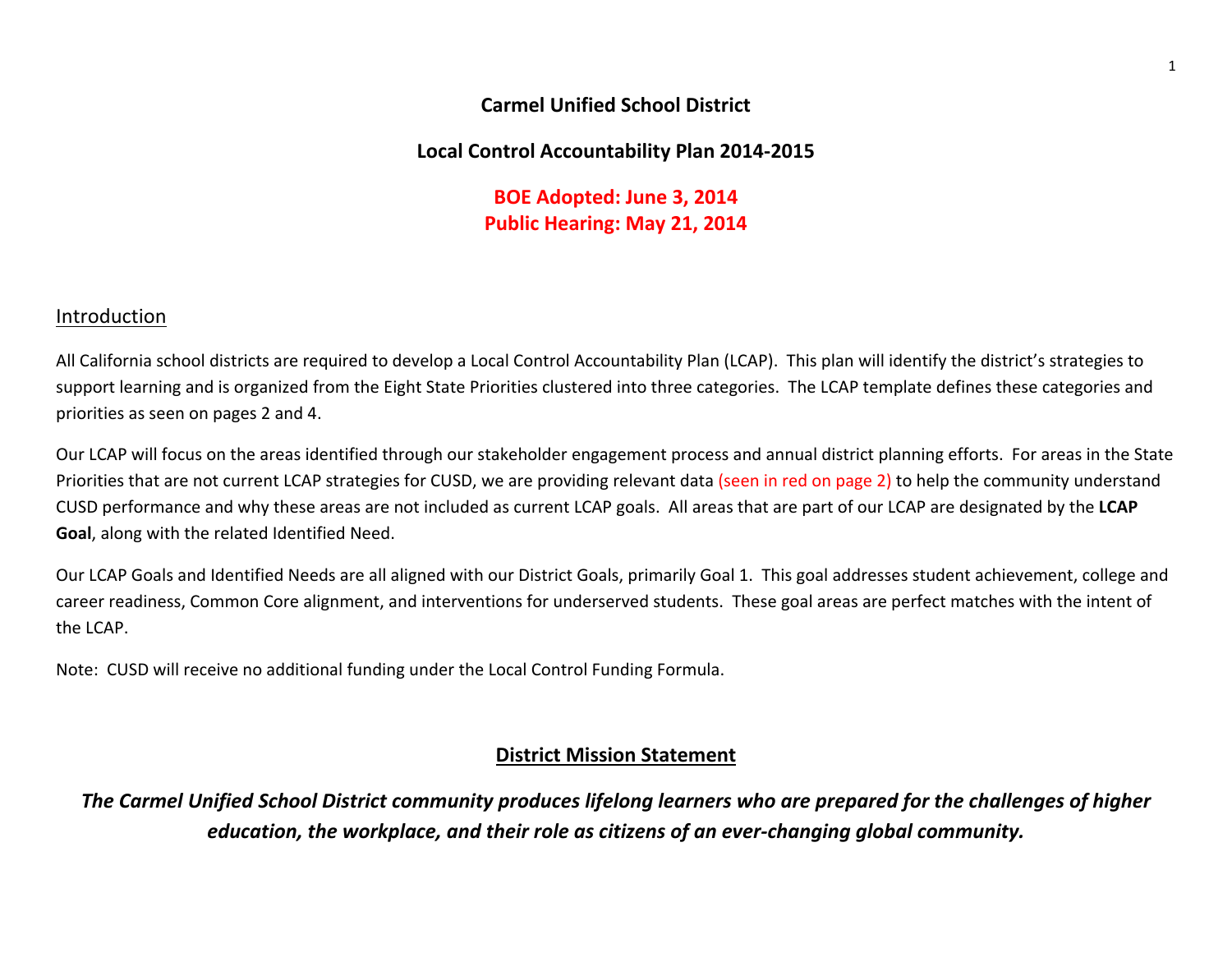# **Category A: Conditions of Learning Category C: Engagement** 2

# **Basic Services**

- . Pupils have access to standards‐aligned instructional materials. **LCAP Goal, Identified Need #1** (Priority 1)
- $\bullet$  Degree to which teachers are appropriately assigned and fully credentialed in the subject areas and for the pupils they are teaching. (100%) (Priority 1)
- $\bullet$ • School facilities are maintained in good repair. (Parent Survey: 98% satisfaction) (Priority 1)

### **Implementation of State Standards**

. Implementation of academic content and performance standards adopted by the state board for all pupils, including English learners. **LCAP Goal, Identified Need # 1 ,2, 5, 6** (Priority 2)

## **Course Access**

 $\bullet$  Pupil enrollment in <sup>a</sup> broad course of study that includes all of the subject areas. (All students access our core curriculum [unless an IEP directs otherwise]. Students have open access to all courses at CHS) (Priority 7)

# **Category B:** *Pupil Outcomes*

### **Pupil Achievement**

- $\bullet$  Performance on standardized tests. **LCAP Goal, Identified Needs # 3, 4, 8, 9** (Priority 4)
- $\bullet$  Share of English learners that become English Proficient. **LCAP Goal, Identified Need #6** (Priority 4)
- $\bullet$  English learner reclassification rate **LCAP Goal, Identified Need # 7** (Priority 4)
- Score on Academic Performance Index **LCAP Goal, Identified Need # 3, 4, 8, 9** (Priority 4)
- $\bullet$ • Share of pupils that are college and career ready (98% of graduates go to 4 or 2 year college) (Priority 4)
- $\bullet$  Share of pupils that pass Advanced Placement exams with 3 or higher. (CUSD: 67%, state: 23%) (Priority 4)
- $\bullet$ Share of pupils determined prepared for college by the Early
- $\bullet$  Assessment Program. (Our baseline will be established in 2014‐15 within the Smarter Balanced Assessment results) (Priority 4)

# **Category C:** *Engagement*

# **Parent Involvement**

 $\bullet$  Efforts to seek parent input in decision making, promotion or parent participation in programs for unduplicated pupils and special need subgroups (Nine parent input meetings were held to gather ELAC, SSC, and PTO LCAP input, as well as staff meetings at each site) (Priority 3)

# **Pupil Engagement**

- $\bullet$ • School attendance rates (CUSD: 96%, state: 94%) (Priority 5)
- $\bullet$  Chronic absenteeism rates (CHS has only .01% of their students with these attendance challenges. All of these students get adequate support to improve attendance and graduate from high school) (Priority 5)
- $\bullet$ • Middle school dropout rates (0%) (Priority 5)
- $\bullet$ High school dropout rates (CUSD: 3.5%, *state: 13%)* (Priority 5)
- $\bullet$ High school graduation rates (CUSD: 96.5%, *state: 79%)* (Priority 5)

# **School Climate**

- $\bullet$ Pupil suspension rates (CUSD: 4.1%, state: 5.1%) (Priority 6)
- $\bullet$ Pupil expulsion rates (CUSD: 0%, state: .1%) (Priority 6)
- $\bullet$  Other local measures including surveys of pupils, parents and teachers on the sense of safety and school connectedness. (Healthy Kids Survey CUSD: 85%, state: 65%) (Priority 6)

# **Other Student Outcomes**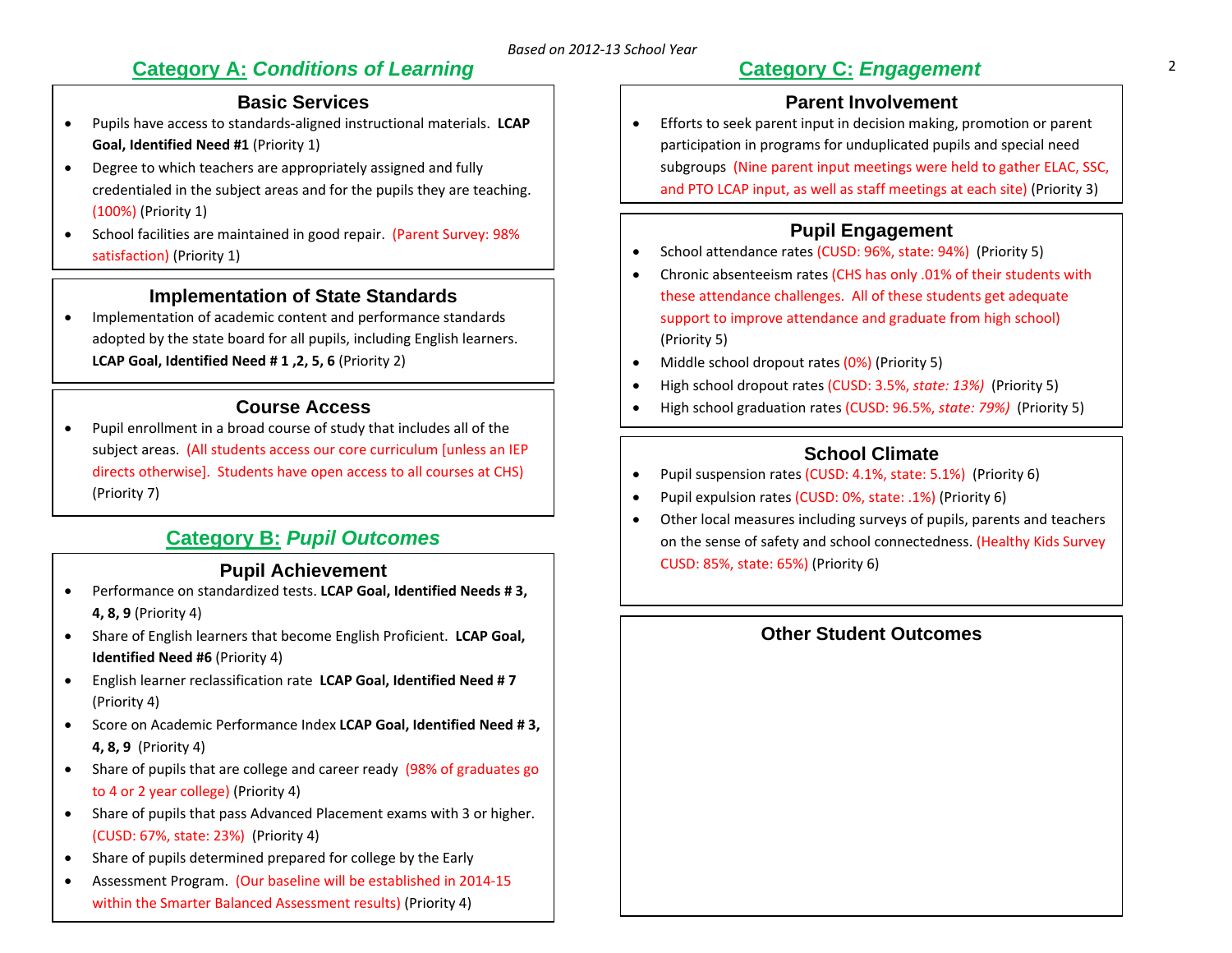**LEA: Carmel Unified**

# *Local Control and Accountability Plan and Annual Update Template*

The Local Control and Accountability Plan (LCAP) and annual update template shall be used to provide details regarding local educational agencies' (LEAs) actions and expenditures to support pupil outcomes and overall performance pursuant to Education Code sections 52060, 52066, 47605, 47605.5, and 47606.5.

For school districts, pursuant to Education Code section 52060, the LCAP must describe, for the school district and each school within the district, goals and specific actions to achieve those goals for all pupils and each subgroup of pupils identified in Education Code section 52052, including pupils with disabilities, for *each of the state priorities and any locally identified priorities.*

For county offices of education, pursuant to Education Code section 52066, the LCAP must describe, for each county office of education-operated school and program, goals and specific actions to achieve those goals for all pupils and each subgroup of pupils identified in Education Code section 52052, including pupils with disabilities, who are funded through the county office of education Local Control Funding Formula as identified in Education Code section 2574 (pupils attending juvenile court schools, on probation or parole, or mandatorily expelled) for each of the state priorities and any locally identified priorities. School districts and county offices of education may additionally coordinate and describe in their LCAPs services provided to pupils funded by a school district but *attending county‐operated schools and programs, including special education programs.*

Charter schools, pursuant to Education Code sections 47605, 47605.5, and 47606.5, must describe goals and specific actions to achieve those goals for all pupils and each subgroup of pupils identified in Education Code section 52052, including pupils with disabilities, for each of the state priorities as applicable and any locally identified priorities. For charter schools, the inclusion and description of goals for state priorities in the LCAP may be modified to meet the grade levels served and the nature of the programs provided, including modifications to reflect only the statutory requirements explicitly applicable to charter schools in the *Education Code.*

The LCAP is intended to be a comprehensive planning tool. LEAs may reference and describe actions and expenditures in other plans and funded by a variety of other fund sources when detailing goals, actions, and expenditures related to the state and local priorities. LCAPs must be consistent with school plans submitted pursuant to Education Code section 64001. The information contained in the LCAP, or annual update, may be supplemented by information contained in other plans (including the LEA plan pursuant to Section 1112 of Subpart 1 of Part A of Title I of Public Law 107-110) that are incorporated or referenced as relevant in *this document.*

For each section of the template, LEAs should comply with instructions and use the guiding questions as prompts (but not limits) for completing the information as required by statute. Guiding questions do not require separate narrative responses. Data referenced in the LCAP must be consistent with the school accountability report card where appropriate. LEAs may resize pages or attach additional pages as necessary to facilitate completion of the LCAP.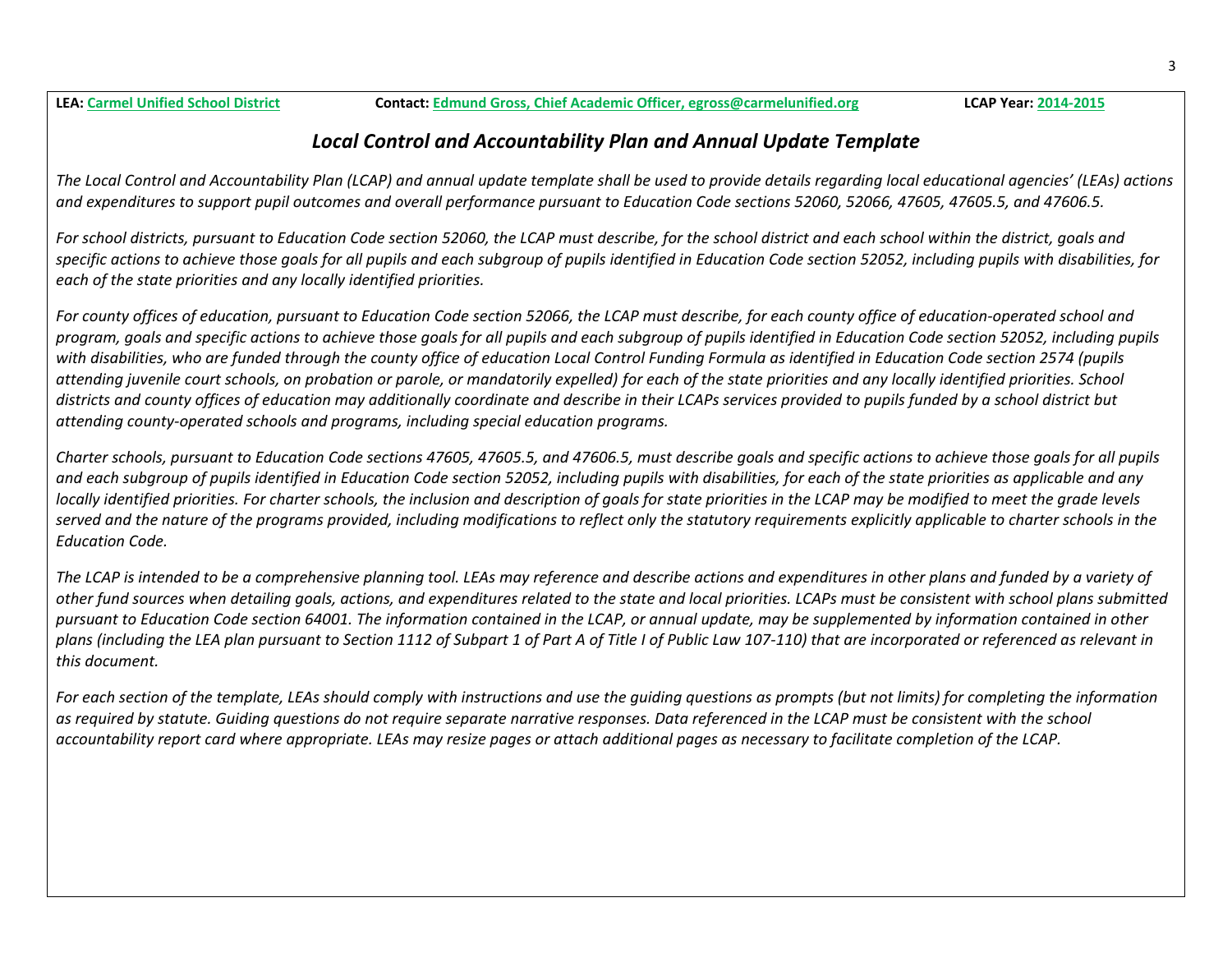#### 4

### *State Priorities*

The state priorities listed in Education Code sections 52060 and 52066 can be categorized as specified below for planning purposes, however, school districts and county offices of education must address each of the state priorities in their LCAP. Charter schools must address the priorities in Education Code section 52060(d) that apply to the grade levels served, or the nature of the program operated, by the charter school.

#### *A. Conditions of Learning:*

**Basic**: degree to which teachers are appropriately assigned pursuant to Education Code section 44258.9, and fully credentialed in the subject areas and for the pupils they are teaching; pupils have access to standards-aligned instructional materials pursuant to Education Code section 60119; and school facilities are *maintained in good repair pursuant to Education Code section 17002(d). (Priority 1)*

**Implementation of State Standards**: implementation of academic content and performance standards adopted by the state board for all pupils, including English *learners. (Priority 2)*

**Course access:** pupil enrollment in a broad course of study that includes all of the subject areas described in Education Code section 51210 and subdivisions (a) to *(i), inclusive, of Section 51220, as applicable. (Priority 7)*

**Expelled pupils (for county offices of education only)**: coordination of instruction of expelled pupils pursuant to Education Code section 48926. (Priority 9)

**Foster youth (for county offices of education only)**: coordination of services, including working with the county child welfare agency to share information, responding to the needs of the juvenile court system, and ensuring transfer of health and education records. (Priority 10)

#### *B. Pupil Outcomes:*

Pupil achievement: performance on standardized tests, score on Academic Performance Index, share of pupils that are college and career ready, share of English learners that become English proficient, English learner reclassification rate, share of pupils that pass Advanced Placement exams with 3 or higher, share of pupils *determined prepared for college by the Early Assessment Program. (Priority 4)*

**Other pupil outcomes**: pupil outcomes in the subject areas described in Education Code section 51210 and subdivisions (a) to (i), inclusive, of Education Code *section 51220, as applicable. (Priority 8)*

### *C. Engagement:*

**Parent involvement**: efforts to seek parent input in decision making, promotion of parent participation in programs for unduplicated pupils and special need *subgroups. (Priority 3)*

Pupil engagement: school attendance rates, chronic absenteeism rates, middle school dropout rates, high school dropout rates, high school graduations rates. *(Priority 5)*

**School climate**: pupil suspension rates, pupil expulsion rates, other local measures including surveys of pupils, parents and teachers on the sense of safety and *school connectedness. (Priority 6)*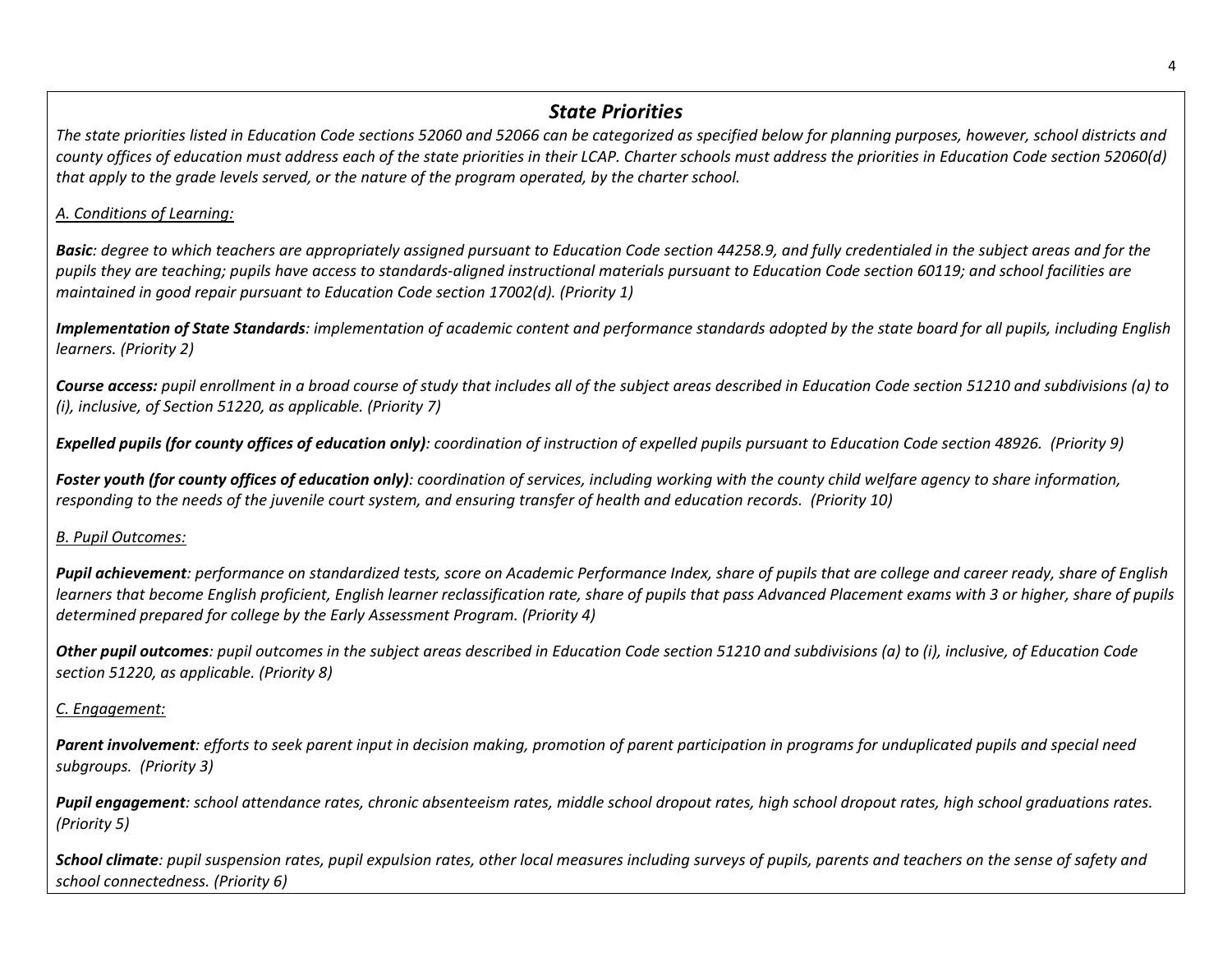#### **Section 1: Stakeholder Engagement**

Meaningful engagement of parents, pupils, and other stakeholders, including those representing the subgroups identified in Education Code section 52052, is critical to the LCAP and budget process. Education Code sections 52062 and 52063 specify the minimum requirements for school districts; Education Code sections 52068 and 52069 specify the minimum requirements for county offices of education, and Education Code section 47606.5 specifies the minimum requirements for *charter schools. In addition, Education Code section 48985 specifies the requirements for translation of documents.*

**Instructions:** Describe the process used to engage parents, pupils, and the community and how this engagement contributed to development of the LCAP or annual update. Note that the LEA's goals related to the state priority of parental involvement are to be described separately in Section 2, and the related actions and expenditures are to be described in Section 3.

#### **Guiding Questions:**

- 1) How have parents, community members, pupils, local bargaining units, and other stakeholders (e.g., LEA personnel, county child welfare agencies, county office of education foster youth services programs, court‐appointed special advocates, foster youth, foster parents, education rights holders and other foster youth stakeholders, English learner parents, community organizations representing English learners, and others as appropriate) been engaged and involved in developing, reviewing, and supporting implementation of the LCAP?
- 2) How have stakeholders been included in the LEA's process in <sup>a</sup> timely manner to allow for engagement in the development of the LCAP?
- 3) What information (e.g., quantitative and qualitative data/metrics) was made available to stakeholders related to the state priorities and used by the LEA to inform the LCAP goal setting process?
- 4) What changes, if any, were made in the LCAP prior to adoption as <sup>a</sup> result of written comments or other feedback received by the LEA through any of the LEA's engagement processes?
- 5) What specific actions were taken to meet statutory requirements for stakeholder engagement pursuant to Education Code sections 52062, 52068, and 47606.5, including engagement with representative parents of pupils identified in Education Code section 42238.01?
- 6) In the annual update, how has the involvement of these stakeholders supported improved outcomes for pupils related to the state priorities?

| <b>Involvement Process</b>                                                  | Impact on LCAP                                                                 |
|-----------------------------------------------------------------------------|--------------------------------------------------------------------------------|
| As can be seen in the Attachment 1, nine parent stakeholder and five        | Parents in ELAC groups at Tularcitos and Cooper asked for continued            |
| teacher input meetings occurred in our initial LCAP planning year. We       | involvement with their childrens' learning and for parent education            |
| took the time to hold these meetings so we could fully explain the intent   | classes to help them support student learning at home. Some such               |
| of LCFF and LCAP, discuss the unique circumstance for a basic aid district, | parent education classes exist, but we will develop a curriculum and           |
| and allow our stakeholder groups to provide input for our LCAP. In          | provide this information to parents so they better understand how to           |
| general, parents and staff reported great satisfaction with our program     | support learning. One PTO suggested an ELAC parent rep be assigned to          |
| (This satisfaction was corroborated in our recent Parent Satisfaction       | the site PTO so that EL parents can be fully aware of school community         |
| Survey where the mean level of satisfaction across over 70 indicators was   | activities and become more involved in these activities (Fall Festival, etc.). |
| 92%). A few good suggestions emerged from our LCAP meetings, and            | Finally, a suggestion was made to have former EL students from high            |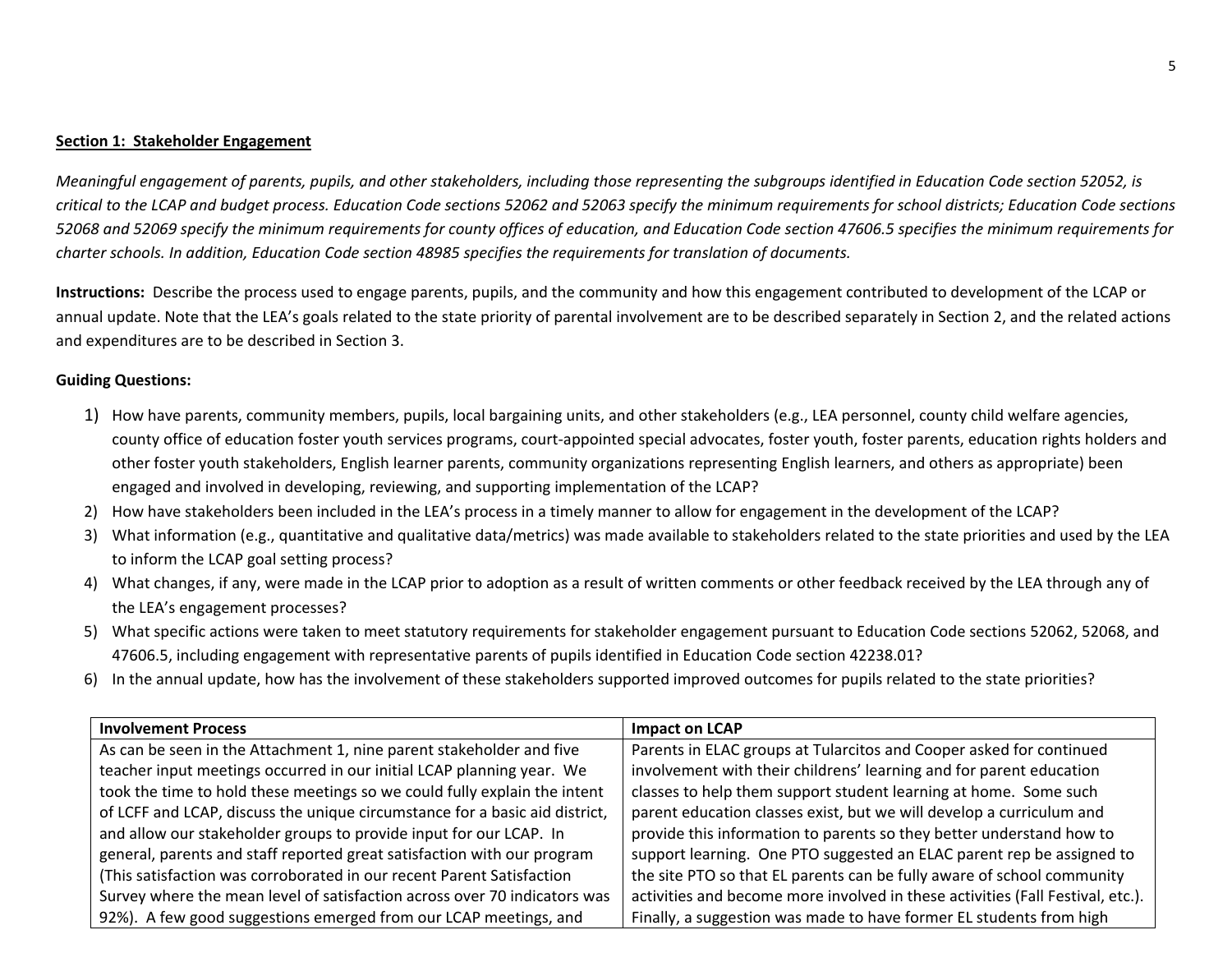| <b>Involvement Process</b>                                                                                                                                                                                                                                                                | <b>Impact on LCAP</b>                                                                                                                                                                                                                              |
|-------------------------------------------------------------------------------------------------------------------------------------------------------------------------------------------------------------------------------------------------------------------------------------------|----------------------------------------------------------------------------------------------------------------------------------------------------------------------------------------------------------------------------------------------------|
| CUSD will follow up on these suggestions. Some of the suggestions are<br>unrelated to LCAP, so we will address these suggestions outside of LCAP.<br>These meetings occurred between February and April, 2014.<br>An initial LCAP presentation for the BOE was provided January, 9, 2014. | school mentor younger ELs so they have an older role model to<br>encourage them as they move toward redesignation as an English<br>proficient student. Comments and suggestions from all groups were<br>considered and included where appropriate. |
|                                                                                                                                                                                                                                                                                           |                                                                                                                                                                                                                                                    |

#### **Section 2: Goals and Progress Indicators**

For school districts, Education Code sections 52060 and 52061, for county offices of education, Education Code sections 52066 and 52067, and for charter schools, Education Code section 47606.5 require(s) the LCAP to include a description of the annual goals, for all pupils and each subgroup of pupils, for **each** state priority and any local priorities and require the annual update to include a review of progress towards the goals and describe any changes to the goals.

**Instructions:** Describe annual goals and expected and actual progress toward meeting goals. This section must include specifics projected for the applicable term of the LCAP, and in each annual update year, <sup>a</sup> review of progress made in the past fiscal year based on an identified metric. Charter schools may adjust the chart below to align with the term of the charter school's budget that is submitted to the school's authorizer pursuant to Education Code section 47604.33. The metrics may be quantitative or qualitative, although LEAs must, at minimum, use the specific metrics that statute explicitly references as required elements for measuring progress within <sup>a</sup> particular state priority area. Goals must address each of the state priorities and any additional local priorities; however, one goal may address multiple priorities. The LEA may identify which school sites and subgroups have the same goals, and group and describe those goals together. The LEA may also indicate those goals that are not applicable to <sup>a</sup> specific subgroup or school site. The goals must reflect outcomes for all pupils and include specific goals for school sites and specific subgroups, including pupils with disabilities, both at the LEA level and, where applicable, at the school site level. To facilitate alignment between the LCAP and school plans, the LCAP shall identify and incorporate school‐specific goals related to the state and local priorities from the school plans submitted pursuant to Education Code section 64001. Furthermore, the LCAP should be shared with, and input requested from, school site‐level advisory groups (e.g., school site councils, English Learner Advisory Councils, pupil advisory groups, etc.) to facilitate alignment between school-site and districtlevel goals and actions. An LEA may incorporate or reference actions described in other plans that are being undertaken to meet the goal.

#### **Guiding Questions:**

- 1) What are the LEA's goal(s) to address state priorities related to "Conditions of Learning"?
- 2) What are the LEA's goal(s) to address state priorities related to "Pupil Outcomes"?
- 3) What are the LEA's goal(s) to address state priorities related to "Engagement" (e.g., pupil and parent)?
- 4) What are the LEA's goal(s) to address locally-identified priorities?
- 5) How have the unique needs of individual school sites been evaluated to inform the development of meaningful district and/or individual school site goals (e.g., input from site level advisory groups, staff, parents, community, pupils; review of school level plans; in‐depth school level data analysis, etc.)?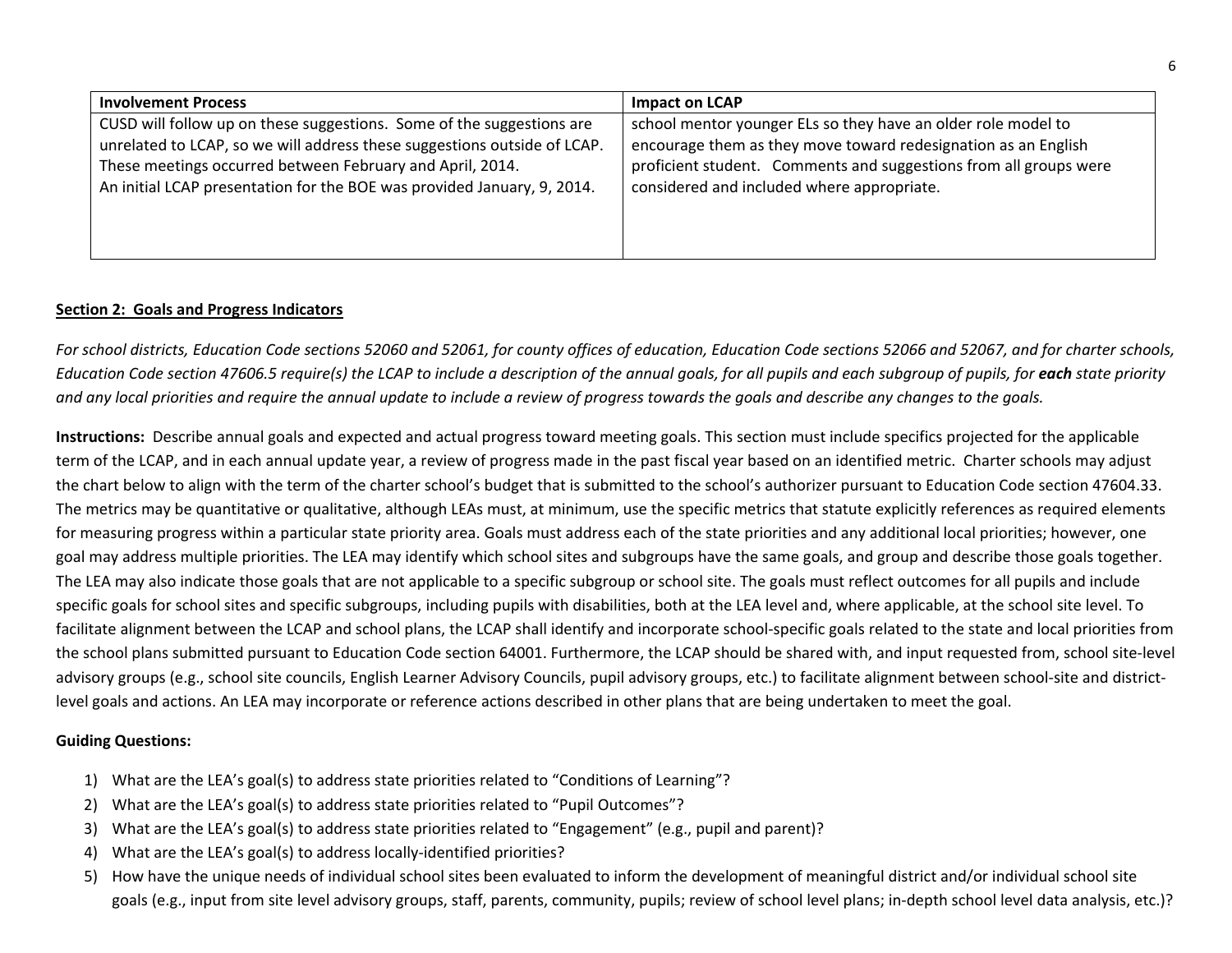- 6) What are the unique goals for subgroups as defined in Education Code sections 42238.01 and 52052 that are different from the LEA's goals for all pupils?
- 7) What are the specific predicted outcomes/metrics/noticeable changes associated with each of the goals annually and over the term of the LCAP?
- 8) What information (e.g., quantitative and qualitative data/metrics) was considered/reviewed to develop goals to address each state or local priority and/or to review progress toward goals in the annual update?
- 9) What information was considered/reviewed for individual school sites?
- 10) What information was considered/reviewed for subgroups identified in Education Code section 52052?
- 11) In the annual update, what changes/progress have been realized and how do these compare to changes/progress predicted? What modifications are being made to the LCAP as <sup>a</sup> result of this comparison?

|                                                                                                                                                        | <b>Goals</b>                  |                                                                                                                                                       |                                                                                                                                                              |                                                                          |                                           | What will be different/improved for students?<br>(based on identified metric) |                           | <b>Related State</b><br>and Local                                                                                                                                                                                                        |
|--------------------------------------------------------------------------------------------------------------------------------------------------------|-------------------------------|-------------------------------------------------------------------------------------------------------------------------------------------------------|--------------------------------------------------------------------------------------------------------------------------------------------------------------|--------------------------------------------------------------------------|-------------------------------------------|-------------------------------------------------------------------------------|---------------------------|------------------------------------------------------------------------------------------------------------------------------------------------------------------------------------------------------------------------------------------|
| <b>Identified</b><br>Need (I.N.) and<br>Metric (M.)<br>(What needs have<br>been identified<br>and what metrics<br>are used to<br>measure<br>progress?) | <b>Description of</b><br>Goal | <b>Applicable Pupil</b><br><b>Subgroups</b><br>(Identify applicable<br>subgroups (as<br>defined in EC<br>52052) or indicate<br>"all" for all pupils.) | <b>School(s) Affected</b><br>(Indicate "all" if the<br>goal applies to all<br>schools in the LEA,<br>or alternatively, all<br>high schools, for<br>example.) | <b>Annual</b><br><b>Update:</b><br><b>Analysis of</b><br><b>Progress</b> | <b>LCAP YEAR</b><br>Year 1: 2014-<br>2015 | Year 2: 2015-<br>2016                                                         | Year 3: 2016-<br>2017     | <b>Priorities</b><br>(Identify specific<br>state priority. For<br>districts and COEs, all<br>priorities in statute<br>must be included<br>and identified; each<br>goal may be linked<br>to more than one<br>priority if<br>appropriate.) |
| 1. $I.N. - CCSS$<br>Math                                                                                                                               | All students<br>demonstrate   | <b>ALL</b>                                                                                                                                            | ALL                                                                                                                                                          |                                                                          | % of Adequate<br>or above                 | % of Adequate<br>or above                                                     | % of Adequate<br>or above | Implementing<br><b>State Standards</b>                                                                                                                                                                                                   |
| $M - 100\%$ of                                                                                                                                         | achievement of                |                                                                                                                                                       |                                                                                                                                                              |                                                                          | student scores                            | student scores                                                                | student scores            | (CCSS)                                                                                                                                                                                                                                   |
| classrooms using                                                                                                                                       | the CCSS and are              |                                                                                                                                                       |                                                                                                                                                              |                                                                          | on CAASPP or                              | on CAASPP or                                                                  | on CAASPP or              |                                                                                                                                                                                                                                          |
| CCSS-aligned                                                                                                                                           | college and                   |                                                                                                                                                       |                                                                                                                                                              |                                                                          | local math                                | local math                                                                    | local math                |                                                                                                                                                                                                                                          |
| materials                                                                                                                                              | career ready                  |                                                                                                                                                       |                                                                                                                                                              |                                                                          | assessments                               | assessments                                                                   | assessments               |                                                                                                                                                                                                                                          |
|                                                                                                                                                        |                               |                                                                                                                                                       |                                                                                                                                                              |                                                                          | (baseline year)                           | (improvement)                                                                 | (improvement)             |                                                                                                                                                                                                                                          |
|                                                                                                                                                        |                               |                                                                                                                                                       |                                                                                                                                                              |                                                                          |                                           | over prior year)                                                              | over prior year)          |                                                                                                                                                                                                                                          |
|                                                                                                                                                        |                               |                                                                                                                                                       |                                                                                                                                                              |                                                                          | New math                                  |                                                                               |                           |                                                                                                                                                                                                                                          |
|                                                                                                                                                        |                               |                                                                                                                                                       |                                                                                                                                                              |                                                                          | adoptions                                 |                                                                               |                           |                                                                                                                                                                                                                                          |
| 2. $I.N. - CCSS$                                                                                                                                       | All students                  | ALL                                                                                                                                                   | ALL                                                                                                                                                          |                                                                          | CMS/CHS<br>% of Adequate                  | % of Adequate                                                                 | % of Adequate             | Implementing                                                                                                                                                                                                                             |
| Math                                                                                                                                                   | demonstrate                   |                                                                                                                                                       |                                                                                                                                                              |                                                                          | or above                                  | or above                                                                      | or above                  | <b>State Standards</b>                                                                                                                                                                                                                   |
| $M. - 100\%$ of                                                                                                                                        | achievement of                |                                                                                                                                                       |                                                                                                                                                              |                                                                          | student scores                            | student scores                                                                | student scores            | (CCSS)                                                                                                                                                                                                                                   |
| math teachers                                                                                                                                          | the CCSS and are              |                                                                                                                                                       |                                                                                                                                                              |                                                                          | on CAASPP or                              | on CAASPP or                                                                  | on CAASPP or              |                                                                                                                                                                                                                                          |
| trained for new                                                                                                                                        | college and                   |                                                                                                                                                       |                                                                                                                                                              |                                                                          | local math                                | local math                                                                    | local math                |                                                                                                                                                                                                                                          |
| adoption                                                                                                                                               | career ready                  |                                                                                                                                                       |                                                                                                                                                              |                                                                          | assessments                               | assessments                                                                   | assessments               |                                                                                                                                                                                                                                          |
|                                                                                                                                                        |                               |                                                                                                                                                       |                                                                                                                                                              |                                                                          | (baseline year)                           | (improvement)                                                                 | (improvement)             |                                                                                                                                                                                                                                          |
|                                                                                                                                                        |                               |                                                                                                                                                       |                                                                                                                                                              |                                                                          |                                           | over prior year)                                                              | over prior year)          |                                                                                                                                                                                                                                          |
|                                                                                                                                                        |                               |                                                                                                                                                       |                                                                                                                                                              |                                                                          |                                           |                                                                               |                           |                                                                                                                                                                                                                                          |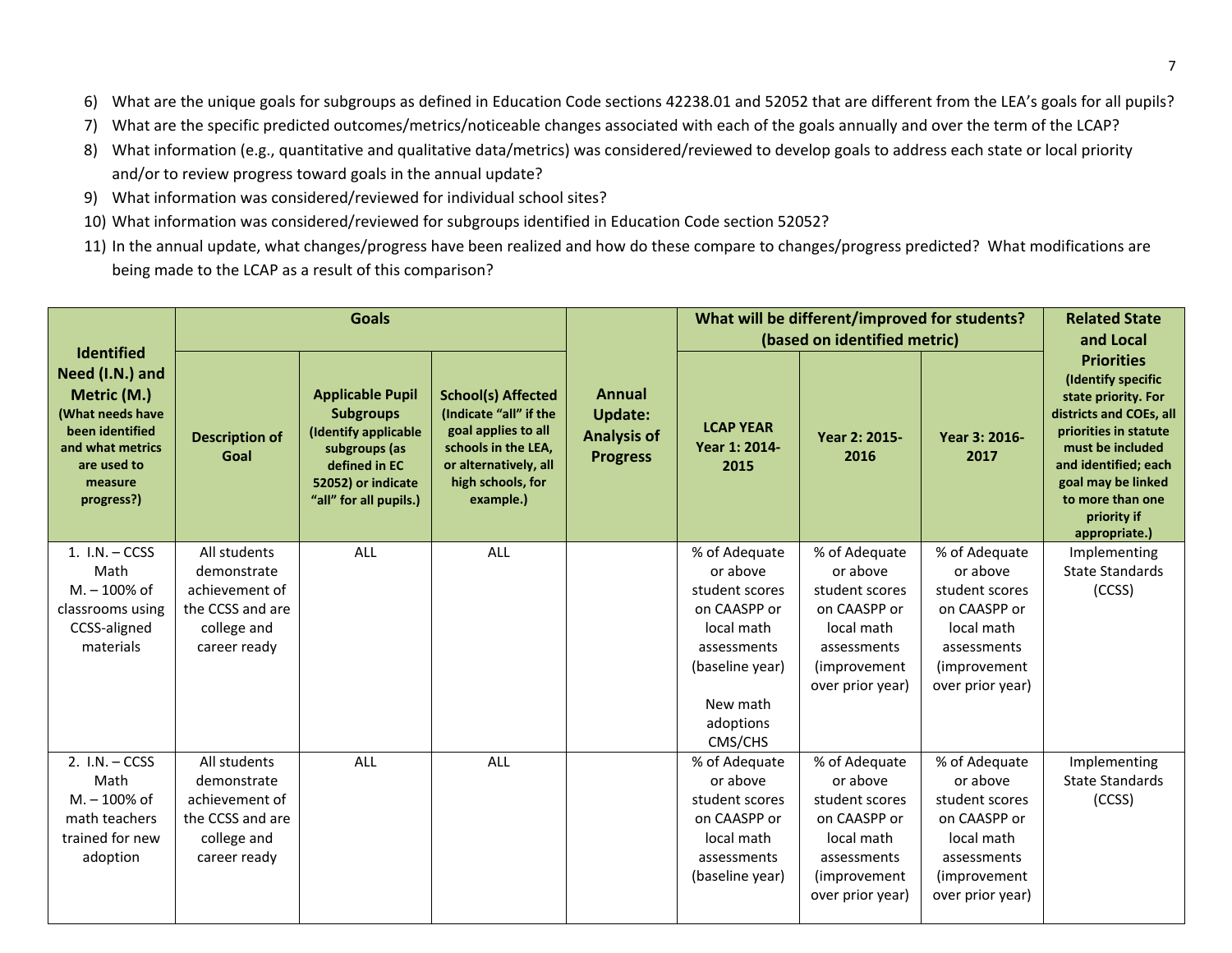|                                                                                                                                   |                               | <b>Goals</b>                                                                                                                                          |                                                                                                                                                              |                                                                          |                                           | What will be different/improved for students? |                       | <b>Related State</b>                                                                                                                                                                                                                     |
|-----------------------------------------------------------------------------------------------------------------------------------|-------------------------------|-------------------------------------------------------------------------------------------------------------------------------------------------------|--------------------------------------------------------------------------------------------------------------------------------------------------------------|--------------------------------------------------------------------------|-------------------------------------------|-----------------------------------------------|-----------------------|------------------------------------------------------------------------------------------------------------------------------------------------------------------------------------------------------------------------------------------|
| <b>Identified</b>                                                                                                                 |                               |                                                                                                                                                       |                                                                                                                                                              |                                                                          |                                           | (based on identified metric)                  |                       | and Local                                                                                                                                                                                                                                |
| Need (I.N.) and<br>Metric (M.)<br>(What needs have<br>been identified<br>and what metrics<br>are used to<br>measure<br>progress?) | <b>Description of</b><br>Goal | <b>Applicable Pupil</b><br><b>Subgroups</b><br>(Identify applicable<br>subgroups (as<br>defined in EC<br>52052) or indicate<br>"all" for all pupils.) | <b>School(s) Affected</b><br>(Indicate "all" if the<br>goal applies to all<br>schools in the LEA,<br>or alternatively, all<br>high schools, for<br>example.) | <b>Annual</b><br><b>Update:</b><br><b>Analysis of</b><br><b>Progress</b> | <b>LCAP YEAR</b><br>Year 1: 2014-<br>2015 | Year 2: 2015-<br>2016                         | Year 3: 2016-<br>2017 | <b>Priorities</b><br>(Identify specific<br>state priority. For<br>districts and COEs, all<br>priorities in statute<br>must be included<br>and identified; each<br>goal may be linked<br>to more than one<br>priority if<br>appropriate.) |
| $3. I.N. - CCSS$                                                                                                                  | All students                  | ALL                                                                                                                                                   | ALL                                                                                                                                                          |                                                                          | % of Adequate                             | % of Adequate                                 | % of Adequate         | Implementing                                                                                                                                                                                                                             |
| Math                                                                                                                              | demonstrate                   |                                                                                                                                                       |                                                                                                                                                              |                                                                          | or above                                  | or above                                      | or above              | <b>State Standards</b>                                                                                                                                                                                                                   |
| $M - % of$                                                                                                                        | achievement of                |                                                                                                                                                       |                                                                                                                                                              |                                                                          | student scores                            | student scores                                | student scores        | (CCSS)                                                                                                                                                                                                                                   |
| Adequate or                                                                                                                       | the CCSS and are              |                                                                                                                                                       |                                                                                                                                                              |                                                                          | on interim SBAC                           | on interim SBAC                               | on interim SBAC       |                                                                                                                                                                                                                                          |
| above student                                                                                                                     | college and                   |                                                                                                                                                       |                                                                                                                                                              |                                                                          | math                                      | math                                          | math                  |                                                                                                                                                                                                                                          |
| scores on SBAC                                                                                                                    | career ready                  |                                                                                                                                                       |                                                                                                                                                              |                                                                          | assessments                               | assessments                                   | assessments           |                                                                                                                                                                                                                                          |
| or local                                                                                                                          |                               |                                                                                                                                                       |                                                                                                                                                              |                                                                          | (baseline year)                           | (improvement)                                 | (improvement)         |                                                                                                                                                                                                                                          |
| assessments                                                                                                                       |                               |                                                                                                                                                       |                                                                                                                                                              |                                                                          |                                           | over prior year)                              | over prior year)      |                                                                                                                                                                                                                                          |
| (baseline year)                                                                                                                   |                               |                                                                                                                                                       |                                                                                                                                                              |                                                                          |                                           |                                               |                       |                                                                                                                                                                                                                                          |
|                                                                                                                                   |                               |                                                                                                                                                       |                                                                                                                                                              |                                                                          | Focus on 8                                | Focus on 8                                    | Focus on 8            |                                                                                                                                                                                                                                          |
|                                                                                                                                   |                               |                                                                                                                                                       |                                                                                                                                                              |                                                                          | Mathematical                              | Mathematical                                  | Mathematical          |                                                                                                                                                                                                                                          |
|                                                                                                                                   |                               |                                                                                                                                                       |                                                                                                                                                              |                                                                          | Practices &                               | Practices &                                   | Practices &           |                                                                                                                                                                                                                                          |
|                                                                                                                                   |                               |                                                                                                                                                       |                                                                                                                                                              |                                                                          | Performance                               | Performance                                   | Performance           |                                                                                                                                                                                                                                          |
|                                                                                                                                   |                               |                                                                                                                                                       |                                                                                                                                                              |                                                                          | <b>Based Tasks</b>                        | <b>Based Tasks</b>                            | <b>Based Tasks</b>    |                                                                                                                                                                                                                                          |
| 4. I.N. - CCSS                                                                                                                    | All students                  | ALL                                                                                                                                                   | ALL                                                                                                                                                          |                                                                          | % of Adequate                             | % of Adequate                                 | % of Adequate         | Implementing                                                                                                                                                                                                                             |
| <b>ELA</b>                                                                                                                        | demonstrate                   |                                                                                                                                                       |                                                                                                                                                              |                                                                          | or above                                  | or above                                      | or above              | <b>State Standards</b>                                                                                                                                                                                                                   |
| M. - 100% of                                                                                                                      | achievement of                |                                                                                                                                                       |                                                                                                                                                              |                                                                          | student scores                            | student scores                                | student scores        | (CCSS)                                                                                                                                                                                                                                   |
| classrooms using                                                                                                                  | the CCSS and are              |                                                                                                                                                       |                                                                                                                                                              |                                                                          | on CAASPP or                              | on CAASPP or                                  | on CAASPP or          |                                                                                                                                                                                                                                          |
| CCSS-aligned                                                                                                                      | college and                   |                                                                                                                                                       |                                                                                                                                                              |                                                                          | local ELA                                 | local ELA                                     | local ELA             |                                                                                                                                                                                                                                          |
| materials                                                                                                                         | career ready                  |                                                                                                                                                       |                                                                                                                                                              |                                                                          | assessments                               | assessments                                   | assessments           |                                                                                                                                                                                                                                          |
|                                                                                                                                   |                               |                                                                                                                                                       |                                                                                                                                                              |                                                                          | (baseline year)                           | (improvement                                  | (improvement)         |                                                                                                                                                                                                                                          |
|                                                                                                                                   |                               |                                                                                                                                                       |                                                                                                                                                              |                                                                          |                                           | over prior year)                              | over prior year)      |                                                                                                                                                                                                                                          |
|                                                                                                                                   |                               |                                                                                                                                                       |                                                                                                                                                              |                                                                          |                                           |                                               |                       |                                                                                                                                                                                                                                          |
|                                                                                                                                   |                               |                                                                                                                                                       |                                                                                                                                                              |                                                                          |                                           |                                               |                       |                                                                                                                                                                                                                                          |
|                                                                                                                                   |                               |                                                                                                                                                       |                                                                                                                                                              |                                                                          |                                           |                                               |                       |                                                                                                                                                                                                                                          |
|                                                                                                                                   |                               |                                                                                                                                                       |                                                                                                                                                              |                                                                          | Develop CCSS-                             |                                               | Adopt CCSS-           |                                                                                                                                                                                                                                          |
|                                                                                                                                   |                               |                                                                                                                                                       |                                                                                                                                                              |                                                                          | aligned ELA                               |                                               | aligned ELA           |                                                                                                                                                                                                                                          |
|                                                                                                                                   |                               |                                                                                                                                                       |                                                                                                                                                              |                                                                          | instructional                             |                                               | Instructional         |                                                                                                                                                                                                                                          |
|                                                                                                                                   |                               |                                                                                                                                                       |                                                                                                                                                              |                                                                          | materials                                 |                                               | materials             |                                                                                                                                                                                                                                          |
|                                                                                                                                   |                               |                                                                                                                                                       |                                                                                                                                                              |                                                                          |                                           |                                               |                       |                                                                                                                                                                                                                                          |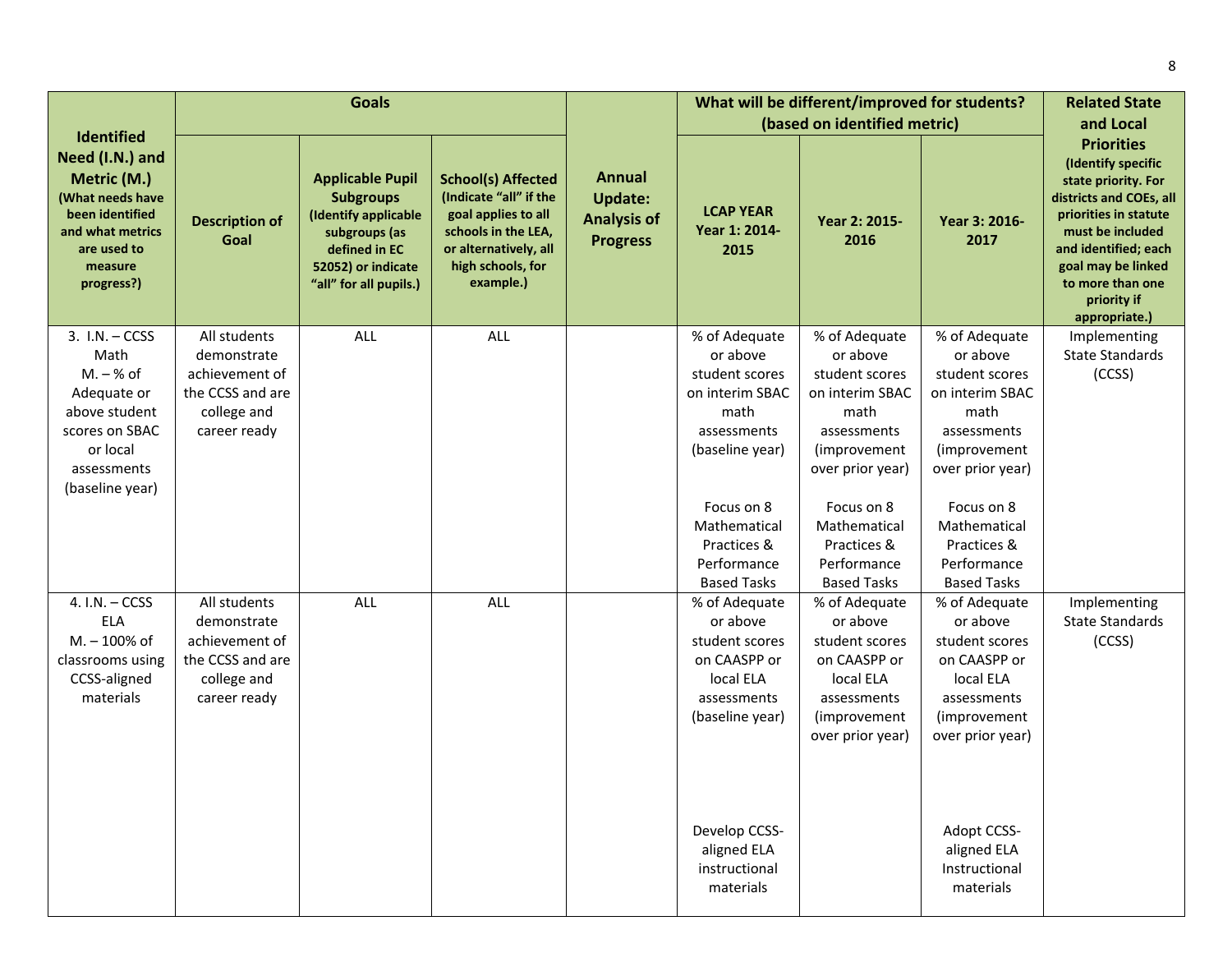|                                                                                                                                                                | <b>Goals</b>                                                                                     |                                                                                                                                                       |                                                                                                                                                              |                                                                          |                                                                                                                                                                                                                               | What will be different/improved for students?                                                                                                                                                                                            |                                                                                                                                                                                                                                                 | <b>Related State</b><br>and Local                                                                                                                                                                                                        |
|----------------------------------------------------------------------------------------------------------------------------------------------------------------|--------------------------------------------------------------------------------------------------|-------------------------------------------------------------------------------------------------------------------------------------------------------|--------------------------------------------------------------------------------------------------------------------------------------------------------------|--------------------------------------------------------------------------|-------------------------------------------------------------------------------------------------------------------------------------------------------------------------------------------------------------------------------|------------------------------------------------------------------------------------------------------------------------------------------------------------------------------------------------------------------------------------------|-------------------------------------------------------------------------------------------------------------------------------------------------------------------------------------------------------------------------------------------------|------------------------------------------------------------------------------------------------------------------------------------------------------------------------------------------------------------------------------------------|
| Identified<br>Need (I.N.) and<br>Metric (M.)<br>(What needs have<br>been identified<br>and what metrics<br>are used to<br>measure<br>progress?)                | <b>Description of</b><br>Goal                                                                    | <b>Applicable Pupil</b><br><b>Subgroups</b><br>(Identify applicable<br>subgroups (as<br>defined in EC<br>52052) or indicate<br>"all" for all pupils.) | <b>School(s) Affected</b><br>(Indicate "all" if the<br>goal applies to all<br>schools in the LEA,<br>or alternatively, all<br>high schools, for<br>example.) | <b>Annual</b><br><b>Update:</b><br><b>Analysis of</b><br><b>Progress</b> | <b>LCAP YEAR</b><br>Year 1: 2014-<br>2015                                                                                                                                                                                     | (based on identified metric)<br>Year 2: 2015-<br>2016                                                                                                                                                                                    | Year 3: 2016-<br>2017                                                                                                                                                                                                                           | <b>Priorities</b><br>(Identify specific<br>state priority. For<br>districts and COEs, all<br>priorities in statute<br>must be included<br>and identified; each<br>goal may be linked<br>to more than one<br>priority if<br>appropriate.) |
| 5. $I.N. - CCSS$<br><b>ELA</b><br>$M - % of$<br>Adequate or<br>above student<br>scores on SBAC<br>or local<br>assessments<br>(baseline year)                   | All students<br>demonstrate<br>achievement of<br>the CCSS and are<br>college and<br>career ready | ALL                                                                                                                                                   | <b>ALL</b>                                                                                                                                                   |                                                                          | % of Adequate<br>or above<br>student scores<br>on interim SBAC<br><b>ELA</b><br>assessments<br>(baseline year)<br>Focus on writing<br>prompts &<br>collaborative<br>conversations<br>Use CCSS/SBAC-<br>aligned<br>assessments | % of Adequate<br>or above<br>student scores<br>on interim SBAC<br>ELA<br>assessments<br>(improvement)<br>over prior year)<br>Focus on writing<br>prompts &<br>collaborative<br>conversations<br>Use CCSS/SBAC-<br>aligned<br>assessments | % of Adequate<br>or above<br>student scores<br>on interim SBAC<br><b>ELA</b><br>assessments<br>(improvement)<br>over prior year)<br>Focus on writing<br>prompts &<br>collaborative<br>conversations<br>Use CCSS/SBAC-<br>aligned<br>assessments | Implementing<br><b>State Standards</b><br>(CCSS)                                                                                                                                                                                         |
| $6. I.N. - Next$<br><b>Generation ELD</b><br>Instruction<br>$M. - % of$<br>classrooms using<br><b>Next Generation</b><br><b>ELD</b> instructional<br>materials | All students<br>demonstrate<br>achievement of<br>the CCSS and are<br>college and<br>career ready | EL.                                                                                                                                                   | <b>ALL</b>                                                                                                                                                   |                                                                          | 85% of EL<br>advancing a<br>performance<br>level or at 4 or 5<br>on CELDT                                                                                                                                                     | 85% of EL<br>advancing a<br>performance<br>level or at 4 or 5<br>on CELDT                                                                                                                                                                | 85% of EL<br>advancing a<br>performance<br>level or at 4 or 5<br>on CELDT                                                                                                                                                                       | Implementing<br><b>State Standards</b><br>(CCSS)                                                                                                                                                                                         |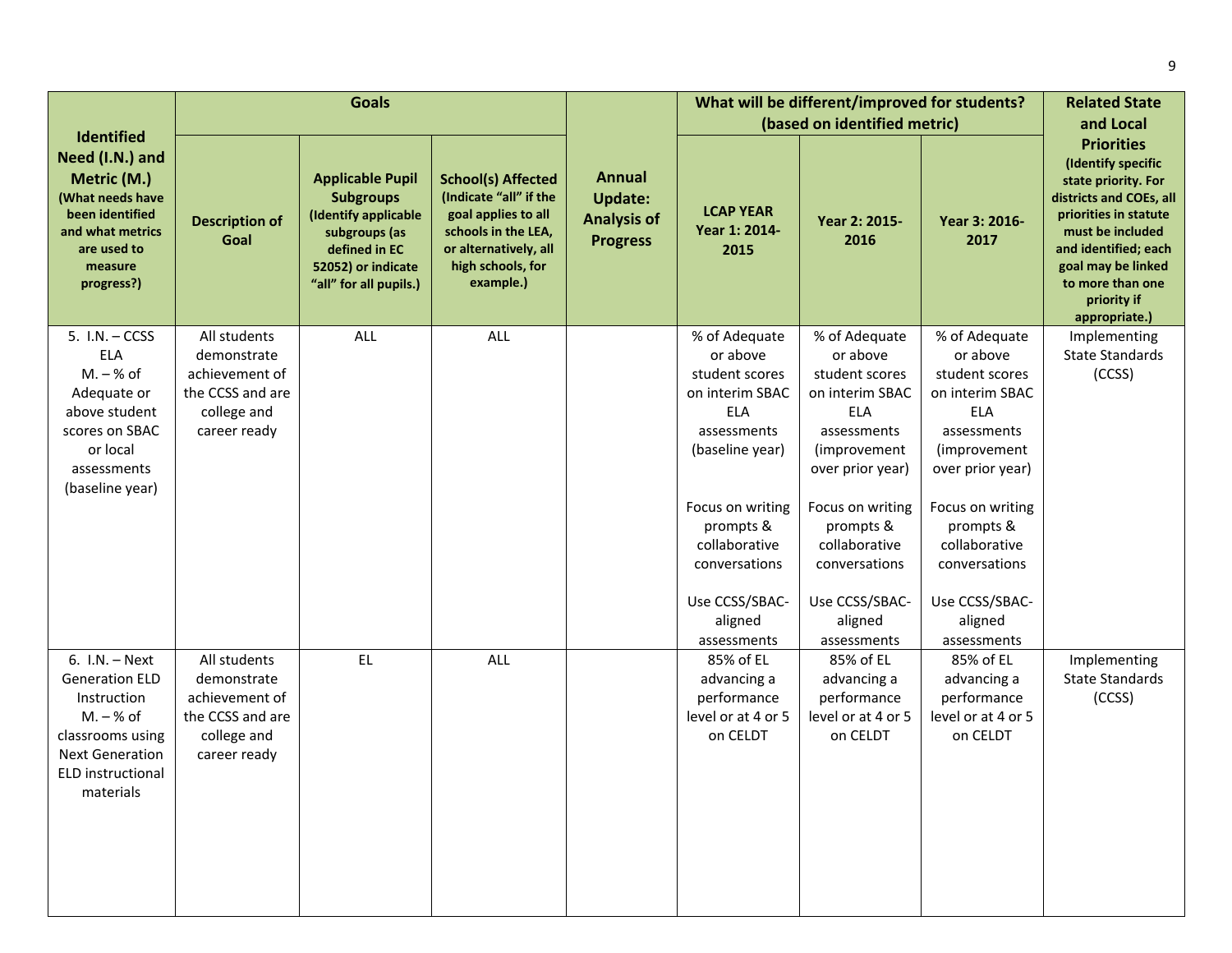|                                                                                                                                                        |                               | <b>Goals</b>                                                                                                                                          |                                                                                                                                                              |                                                                          |                                           | What will be different/improved for students?<br>(based on identified metric) |                       | <b>Related State</b><br>and Local                                                                                                                                                                                                        |
|--------------------------------------------------------------------------------------------------------------------------------------------------------|-------------------------------|-------------------------------------------------------------------------------------------------------------------------------------------------------|--------------------------------------------------------------------------------------------------------------------------------------------------------------|--------------------------------------------------------------------------|-------------------------------------------|-------------------------------------------------------------------------------|-----------------------|------------------------------------------------------------------------------------------------------------------------------------------------------------------------------------------------------------------------------------------|
| <b>Identified</b><br>Need (I.N.) and<br>Metric (M.)<br>(What needs have<br>been identified<br>and what metrics<br>are used to<br>measure<br>progress?) | <b>Description of</b><br>Goal | <b>Applicable Pupil</b><br><b>Subgroups</b><br>(Identify applicable<br>subgroups (as<br>defined in EC<br>52052) or indicate<br>"all" for all pupils.) | <b>School(s) Affected</b><br>(Indicate "all" if the<br>goal applies to all<br>schools in the LEA,<br>or alternatively, all<br>high schools, for<br>example.) | <b>Annual</b><br><b>Update:</b><br><b>Analysis of</b><br><b>Progress</b> | <b>LCAP YEAR</b><br>Year 1: 2014-<br>2015 | Year 2: 2015-<br>2016                                                         | Year 3: 2016-<br>2017 | <b>Priorities</b><br>(Identify specific<br>state priority. For<br>districts and COEs, all<br>priorities in statute<br>must be included<br>and identified; each<br>goal may be linked<br>to more than one<br>priority if<br>appropriate.) |
| $7. 1.N. - EL$                                                                                                                                         | All students                  | EL.                                                                                                                                                   | ALL                                                                                                                                                          |                                                                          | 10%                                       | 10%                                                                           | 10%                   | Pupil Achievement                                                                                                                                                                                                                        |
| Progress                                                                                                                                               | demonstrate                   |                                                                                                                                                       |                                                                                                                                                              |                                                                          | Redesignation                             | Redesignation                                                                 | Redesignation         | (all local and state                                                                                                                                                                                                                     |
| $M. - % of EL$                                                                                                                                         | achievements of               |                                                                                                                                                       |                                                                                                                                                              |                                                                          | rate of English                           | rate of English                                                               | rate of English       | assessments)                                                                                                                                                                                                                             |
| Redesignated                                                                                                                                           | the CCSS and are              |                                                                                                                                                       |                                                                                                                                                              |                                                                          | Learners using                            | Learners using                                                                | Learners using        |                                                                                                                                                                                                                                          |
|                                                                                                                                                        | college and                   |                                                                                                                                                       |                                                                                                                                                              |                                                                          | modified                                  | modified                                                                      | modified criteria     |                                                                                                                                                                                                                                          |
|                                                                                                                                                        | career ready                  |                                                                                                                                                       |                                                                                                                                                              |                                                                          | criteria aligned<br>with SBAC             | criteria aligned<br>with SBAC                                                 | aligned with<br>SBAC  |                                                                                                                                                                                                                                          |
|                                                                                                                                                        |                               |                                                                                                                                                       |                                                                                                                                                              |                                                                          | performance                               | performance                                                                   | performance           |                                                                                                                                                                                                                                          |
|                                                                                                                                                        |                               |                                                                                                                                                       |                                                                                                                                                              |                                                                          | levels                                    | levels                                                                        | levels                |                                                                                                                                                                                                                                          |
| 8. I.N. - At-Risk                                                                                                                                      | All students                  | <b>ALL</b>                                                                                                                                            | ALL                                                                                                                                                          |                                                                          | 60% of students                           | 60% of students                                                               | 60% of students       | Pupil Achievement                                                                                                                                                                                                                        |
| Students                                                                                                                                               | demonstrate                   |                                                                                                                                                       |                                                                                                                                                              |                                                                          | improving grade                           | improving grade                                                               | improving grade       | (all local and state                                                                                                                                                                                                                     |
| $M. - % of$                                                                                                                                            | achievement of                |                                                                                                                                                       |                                                                                                                                                              |                                                                          | in area of                                | in area of                                                                    | in area of            | assessments)                                                                                                                                                                                                                             |
| students moving                                                                                                                                        | the CCSS and are              |                                                                                                                                                       |                                                                                                                                                              |                                                                          | intervention                              | intervention                                                                  | intervention          |                                                                                                                                                                                                                                          |
| out of                                                                                                                                                 | college and                   |                                                                                                                                                       |                                                                                                                                                              |                                                                          |                                           |                                                                               |                       |                                                                                                                                                                                                                                          |
| intervention                                                                                                                                           | career ready                  |                                                                                                                                                       |                                                                                                                                                              |                                                                          |                                           |                                                                               |                       |                                                                                                                                                                                                                                          |
| 9. I.N. - At-Risk                                                                                                                                      | All students                  | All                                                                                                                                                   | All                                                                                                                                                          |                                                                          | Comprehensive                             | Comprehensive                                                                 | Comprehensive         | Pupil Achievement                                                                                                                                                                                                                        |
| Students                                                                                                                                               | demonstrate                   |                                                                                                                                                       |                                                                                                                                                              |                                                                          | RtI service for                           | RtI service for                                                               | RtI service for       | (all local and state                                                                                                                                                                                                                     |
| M. - Review of                                                                                                                                         | achievement of                |                                                                                                                                                       |                                                                                                                                                              |                                                                          | LCAP-                                     | LCAP-                                                                         | LCAP-                 | assessments                                                                                                                                                                                                                              |
| identified needs                                                                                                                                       | the CCSS and are              |                                                                                                                                                       |                                                                                                                                                              |                                                                          | designated                                | designated                                                                    | designated            |                                                                                                                                                                                                                                          |
| 6,7 and 8 above                                                                                                                                        | college and                   |                                                                                                                                                       |                                                                                                                                                              |                                                                          | students and all                          | students and all                                                              | students and all      |                                                                                                                                                                                                                                          |
|                                                                                                                                                        | career ready                  |                                                                                                                                                       |                                                                                                                                                              |                                                                          | at-risk students                          | at-risk students                                                              | at-risk students      |                                                                                                                                                                                                                                          |
|                                                                                                                                                        |                               |                                                                                                                                                       |                                                                                                                                                              |                                                                          |                                           |                                                                               |                       |                                                                                                                                                                                                                                          |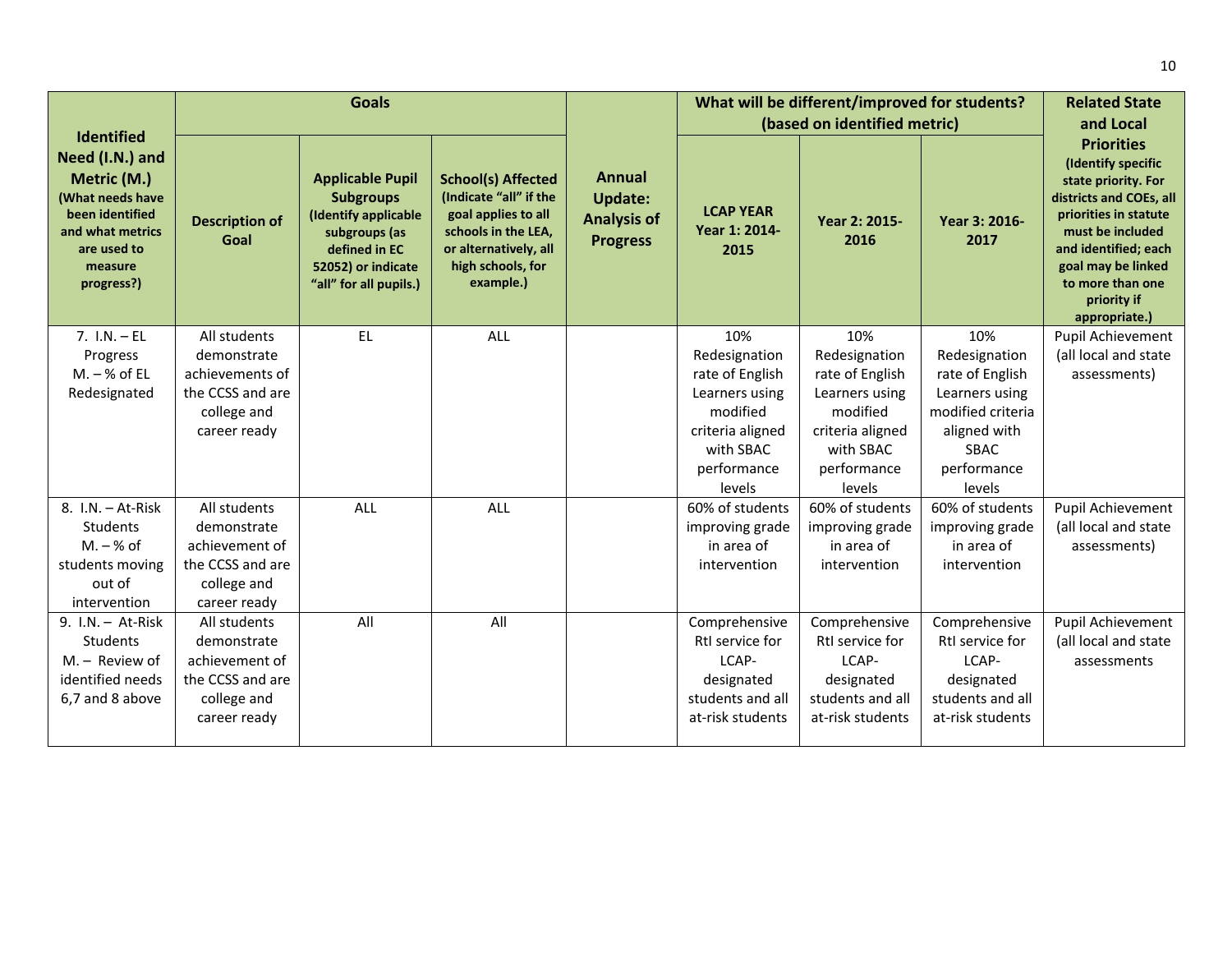#### **Section 3: Actions, Services, and Expenditures**

For school districts, Education Code sections 52060 and 52061, for county offices of education, Education Code sections 52066 and 52067, and for charter schools, Education Code section 47606.5 require the LCAP to include a description of the specific actions an LEA will take to meet the goals identified. Additionally Education Code section 52604 requires a listing and description of the expenditures required to implement the specific actions.

**Instructions**: Identify annual actions to be performed to meet the goals described in Section 2, and describe expenditures to implement each action, and where these expenditures can be found in the LEA's budget. Actions may describe <sup>a</sup> group of services that are implemented to achieve identified goals. The actions and expenditures must reflect details within <sup>a</sup> goal for the specific subgroups identified in Education Code section 52052, including pupils with disabilities, and for specific school sites as applicable. In describing the actions and expenditures that will serve low-income, English learner, and/or foster youth pupils as defined in Education Code section 42238.01, the LEA must identify whether supplemental and concentration funds are used in <sup>a</sup> districtwide, schoolwide, countywide, or charterwide manner. In the annual update, the LEA must describe any changes to actions as <sup>a</sup> result of <sup>a</sup> review of progress. The LEA must reference all fund sources used to support actions and services. Expenditures must be classified using the California School Accounting Manual as required by Education Code sections 52061, 52067, and 47606.5.

#### **Guiding Questions:**

- 1) What actions/services will be provided to all pupils, to subgroups of pupils identified pursuant to Education Code section 52052, to specific school sites, to English learners, to low‐income pupils, and/or to foster youth to achieve goals identified in the LCAP?
- 2) How do these actions/services link to identified goals and performance indicators?
- 3) What expenditures support changes to actions/services as <sup>a</sup> result of the goal identified? Where can these expenditures be found in the LEA's budget?
- 4) In the annual update, how have the actions/services addressed the needs of all pupils and did the provisions of those services result in the desired outcomes?
- 5) In the annual update, how have the actions/services addressed the needs of all subgroups of pupils identified pursuant to Education Code section 52052, including, but not limited to, English learners, low‐income pupils, and foster youth; and did the provision of those actions/services result in the desired outcomes?
- 6) In the annual update, how have the actions/services addressed the identified needs and goals of specific school sites and did the provision of those actions/services result in the desired outcomes?
- 7) In the annual update, what changes in actions, services, and expenditures have been made as <sup>a</sup> result of reviewing past progress and/or changes to goals?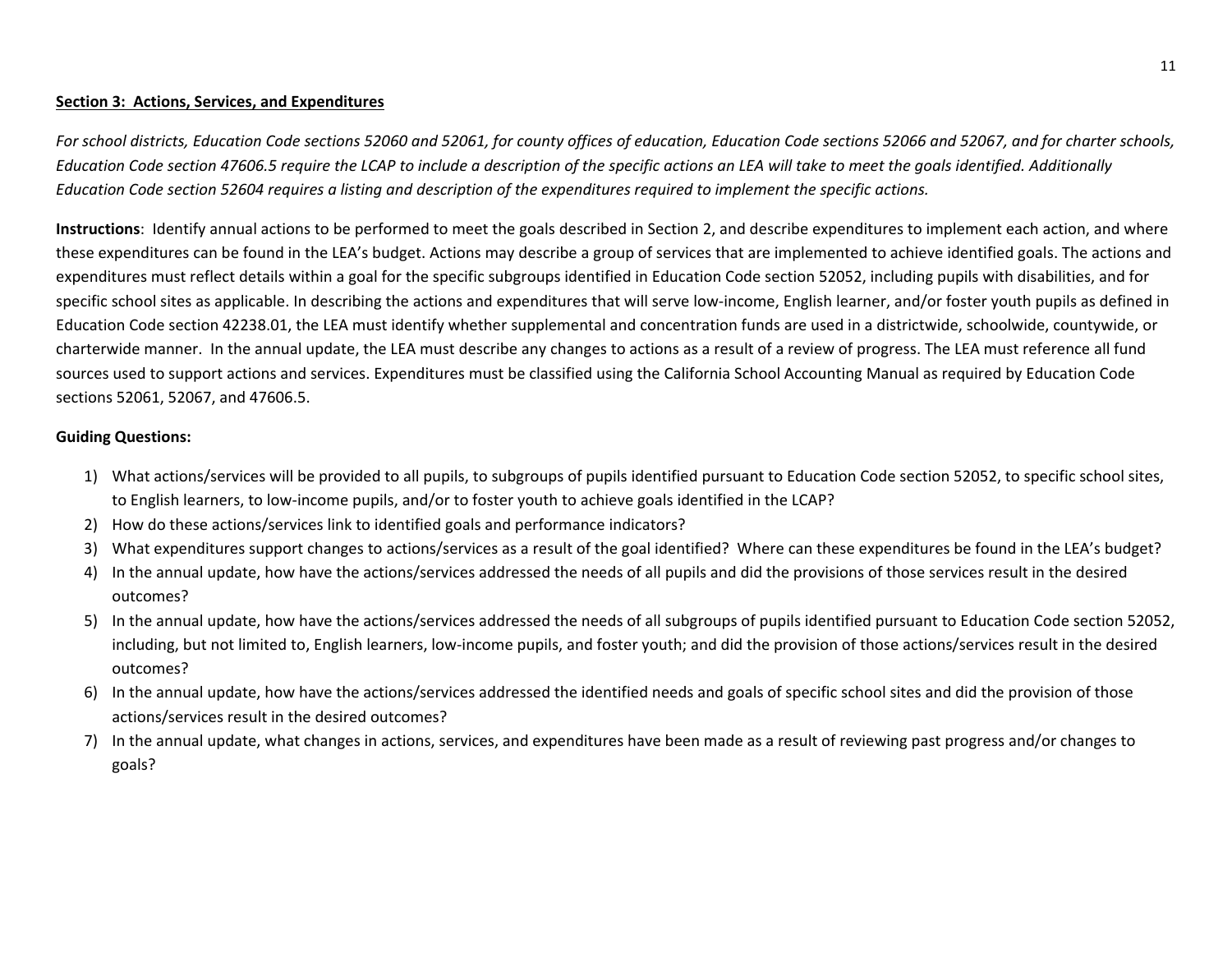A. What annual actions, and the LEA may include any services that support these actions, are to be performed to meet the goals described in Section 2 for ALL pupils and the goals specifically for subgroups of pupils identified in Education Code section 52052 but not listed in Table 3B below (e.g., Ethnic subgroups and pupils with disabilities)? List and describe expenditures for each fiscal year implementing these actions, including where these expenditures can be found in the LEA's budget.

| Goal<br>(Include and<br>identify all goals                                                                                              | <b>Related State</b><br>and Local<br><b>Priorities</b> | <b>Actions and</b><br><b>Services</b>                                                  | <b>Level of Service</b><br>(Indicate if school- | <b>Annual</b><br><b>Update:</b><br><b>Review of</b><br>actions/ |                                                                                                                          | What actions are performed or services provided in each year<br>(and are projected to be provided in years 2 and 3)? What are<br>the anticipated expenditures for each action (including funding<br>source)? |                                                   |  |
|-----------------------------------------------------------------------------------------------------------------------------------------|--------------------------------------------------------|----------------------------------------------------------------------------------------|-------------------------------------------------|-----------------------------------------------------------------|--------------------------------------------------------------------------------------------------------------------------|--------------------------------------------------------------------------------------------------------------------------------------------------------------------------------------------------------------|---------------------------------------------------|--|
| from Section 2)                                                                                                                         | (from Section 2)                                       |                                                                                        | wide or LEA-wide)                               | services                                                        | <b>LCAP YEAR</b><br>Year 1: 2014-2015                                                                                    | Year 2: 2015-2016                                                                                                                                                                                            | Year 3: 2016-2017                                 |  |
| $1. I.N. - CCSS$<br>Math<br>M. - 100% of<br>classrooms using<br>CCSS-aligned<br>materials                                               | Implementing<br><b>State Standards</b><br>(CCSS)       | Purchase CCSS math<br>materials in grades<br>$6 - 12$                                  | LEA-wide                                        |                                                                 | \$48,000 for grades<br>6-11 math materials<br>(CCSS funding)                                                             | \$10,000<br>(Curriculum &<br>Instruction funding)                                                                                                                                                            | \$10,000<br>(Curriculum &<br>Instruction funding) |  |
| $2. I.N. - CCSS$<br>Math<br>M. - 100% of<br>math teachers<br>trained for new<br>adoption                                                | Implementing<br><b>State Standards</b><br>(CCSS)       | Professional<br>development and<br>curriculum<br>development time for<br>math teachers | LEA-wide                                        |                                                                 | \$10,000 for 2 days of<br>training and \$5,000<br>for curriculum<br>development<br>(Curriculum &<br>Instruction funding) | \$5,000<br>(Curriculum &<br>Instruction funding)                                                                                                                                                             | \$5,000<br>(Curriculum &<br>Instruction funding)  |  |
| $3. I.N. - CCSS$<br>Math<br>$M. - % of$<br>Adequate or<br>above student<br>scores on SBAC<br>or local<br>assessments<br>(baseline year) | Implementing<br><b>State Standards</b><br>(CCSS)       | Develop/use<br>CCSS/SBAC aligned<br>math assessment                                    | LEA-wide                                        |                                                                 | See 2 above                                                                                                              | See 2 above                                                                                                                                                                                                  | See 2 above                                       |  |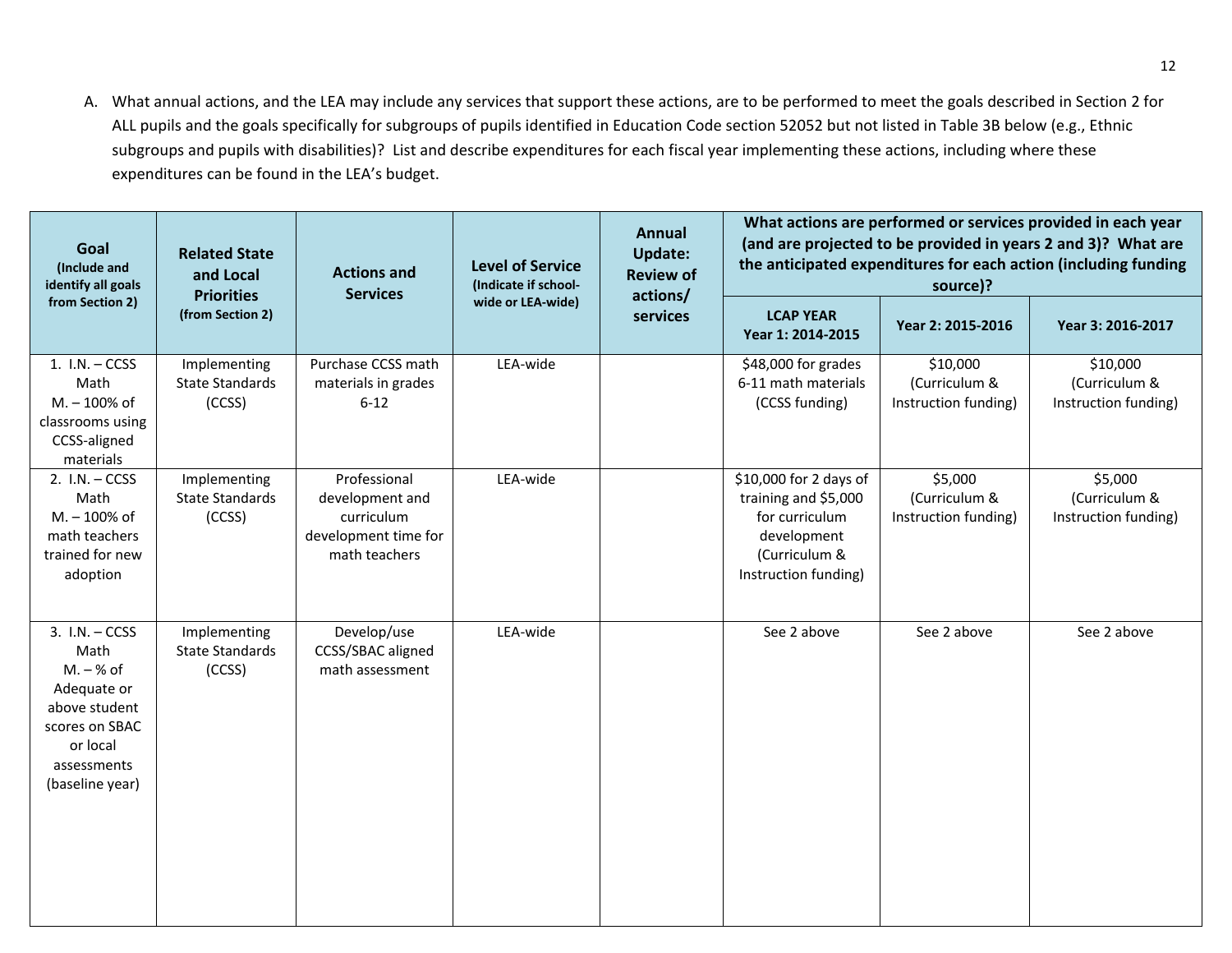| Goal<br>(Include and<br>identify all goals                                                                                                              | <b>Related State</b><br>and Local<br><b>Priorities</b>  | <b>Actions and</b><br><b>Services</b>                                                               | <b>Level of Service</b><br>(Indicate if school- | Annual<br><b>Update:</b><br><b>Review of</b> | What actions are performed or services provided in each year<br>(and are projected to be provided in years 2 and 3)? What are<br>the anticipated expenditures for each action (including funding<br>source)?<br>actions/ |                                                                |                                                                                          |  |  |
|---------------------------------------------------------------------------------------------------------------------------------------------------------|---------------------------------------------------------|-----------------------------------------------------------------------------------------------------|-------------------------------------------------|----------------------------------------------|--------------------------------------------------------------------------------------------------------------------------------------------------------------------------------------------------------------------------|----------------------------------------------------------------|------------------------------------------------------------------------------------------|--|--|
| from Section 2)                                                                                                                                         | (from Section 2)                                        |                                                                                                     | wide or LEA-wide)                               | services                                     | <b>LCAP YEAR</b><br>Year 1: 2014-2015                                                                                                                                                                                    | Year 2: 2015-2016                                              | Year 3: 2016-2017                                                                        |  |  |
| 4. $I.N. - CCSS$<br>ELA<br>M. - 100% of<br>classrooms using<br>CCSS-aligned<br>materials                                                                | Implementing<br><b>State Standards</b><br>(CCSS)        | Develop or repurpose<br>ELA materials to align<br>with CCSS                                         | LEA-wide                                        |                                              | \$10,000 (Curriculum<br>& Instruction funding)                                                                                                                                                                           | \$8,000<br>(Curriculum &<br>Instruction funding)               | Approximately \$100,000<br>for new ELA Adoption<br>(Curriculum &<br>Instruction funding) |  |  |
| $5. I.N. - CCSS$<br>ELA<br>$M. - % of$<br>Adequate or<br>above student<br>scores on SBAC<br>or local<br>assessments<br>(baseline year)                  | Implementing<br><b>State Standards</b><br>(CCSS)        | Develop/use<br>CCSS/SBAC aligned<br>assessment                                                      | LEA-wide                                        |                                              | See above                                                                                                                                                                                                                | See above                                                      | See above                                                                                |  |  |
| $6. I.N. - Next$<br><b>Generation ELD</b><br>Instruction<br>$M. - % of$<br>classrooms using<br><b>Next Generation</b><br>ELD instructional<br>materials | Implementing<br><b>State Standards</b><br>(CCSS)        | Purchase necessary<br>ELD materials and<br>provide professional<br>development for ELD<br>teachers. | LEA-wide                                        |                                              | \$5,000 for training<br>(Curriculum &<br>Instruction funding)                                                                                                                                                            | \$5,000 for training<br>(Curriculum &<br>Instruction funding)  | \$5,000 for training<br>(Curriculum &<br>Instruction funding)                            |  |  |
| $7. 1.N. - EL$<br>Progress<br>$M. - % of EL$<br>redesignated                                                                                            | Pupil Achievement<br>(all local & state<br>assessments) | ELD program review $-$<br>support new<br>recommendations                                            | LEA-wide                                        |                                              | \$5,000 consulting and<br>materials (Curriculum<br>& Instruction funding)                                                                                                                                                | \$2,000 for materials<br>(Curriculum &<br>Instruction funding) | \$2,000 for materials<br>(Curriculum &<br>Instruction funding)                           |  |  |
| 8. I.N. - At-risk<br><b>Students</b><br>$M. - % of$<br>students moving<br>out of<br>intervention                                                        | Pupil Achievement<br>(all local & state<br>assessments) | Provide<br>comprehensive RtI<br>programs                                                            | LEA-wide                                        |                                              | Interventions for ELA<br>and math (General<br>funds)                                                                                                                                                                     | Interventions for<br>ELA and math<br>(General funds)           | Intervention for<br>ELA and math<br>(General funds)                                      |  |  |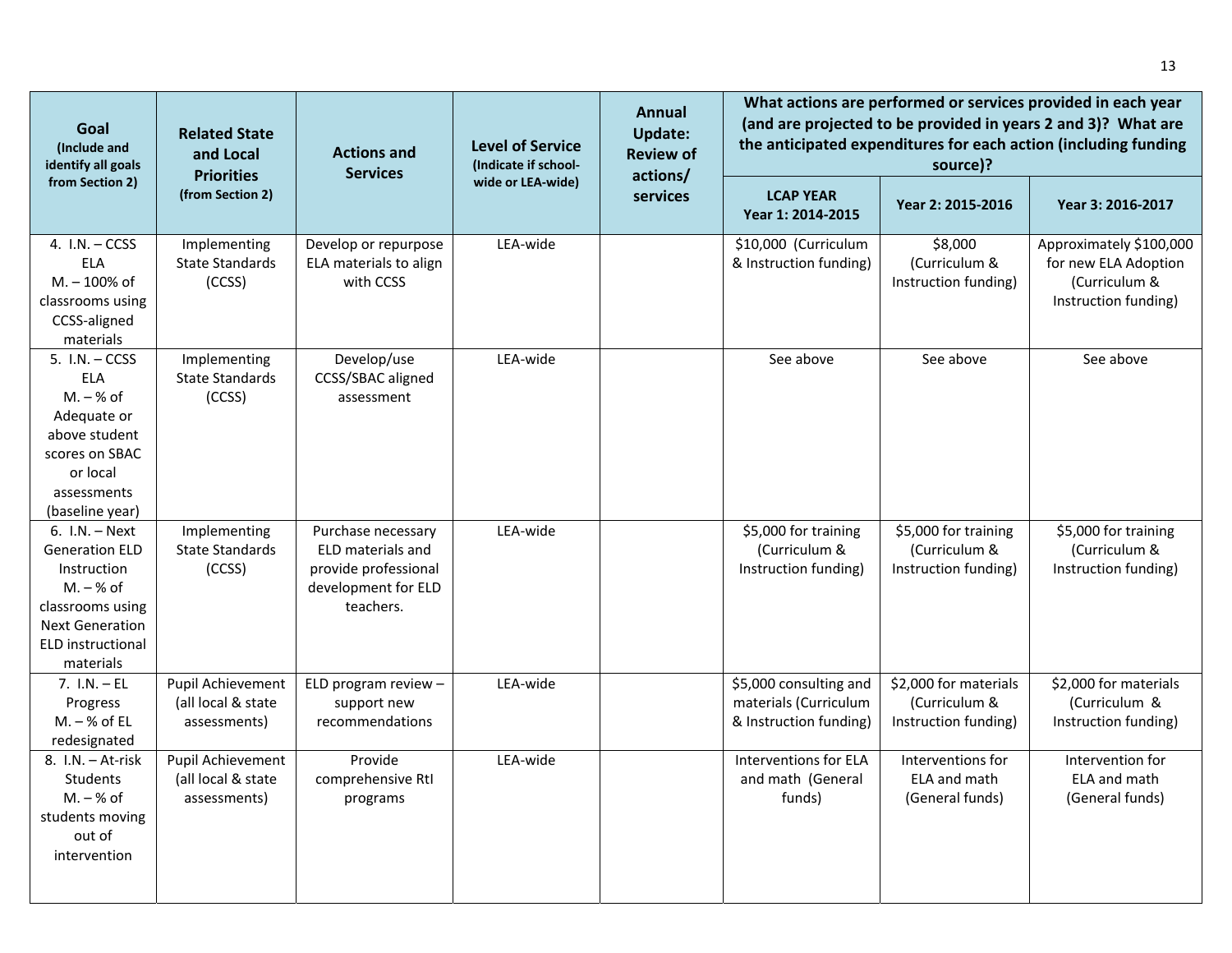| Goal<br>(Include and<br>identify all goals                                                          | <b>Related State</b><br>and Local<br><b>Priorities</b>  | <b>Actions and</b><br><b>Services</b>    | <b>Level of Service</b><br>(Indicate if school- | Annual<br><b>Update:</b><br><b>Review of</b><br>actions/ |                                                                                                                     | source)?          | What actions are performed or services provided in each year<br>(and are projected to be provided in years 2 and 3)? What are<br>the anticipated expenditures for each action (including funding |
|-----------------------------------------------------------------------------------------------------|---------------------------------------------------------|------------------------------------------|-------------------------------------------------|----------------------------------------------------------|---------------------------------------------------------------------------------------------------------------------|-------------------|--------------------------------------------------------------------------------------------------------------------------------------------------------------------------------------------------|
| from Section 2)                                                                                     | (from Section 2)                                        |                                          | wide or LEA-wide)                               | services                                                 | <b>LCAP YEAR</b><br>Year 1: 2014-2015                                                                               | Year 2: 2015-2016 | Year 3: 2016-2017                                                                                                                                                                                |
| 9. I.N. - At-risk<br>Students<br>$M -$ Review of<br><b>Identified Needs</b><br>6, 7, and 8<br>above | Pupil Achievement<br>(all local & state<br>assessments) | Provide<br>comprehensive RtI<br>programs | LEA-wide                                        |                                                          | The comprehensive<br>intervention services<br>in CUSD will cost<br>approximately<br>\$613,000<br>(see Attachment 2) | <b>TBD</b>        | <b>TBD</b>                                                                                                                                                                                       |

14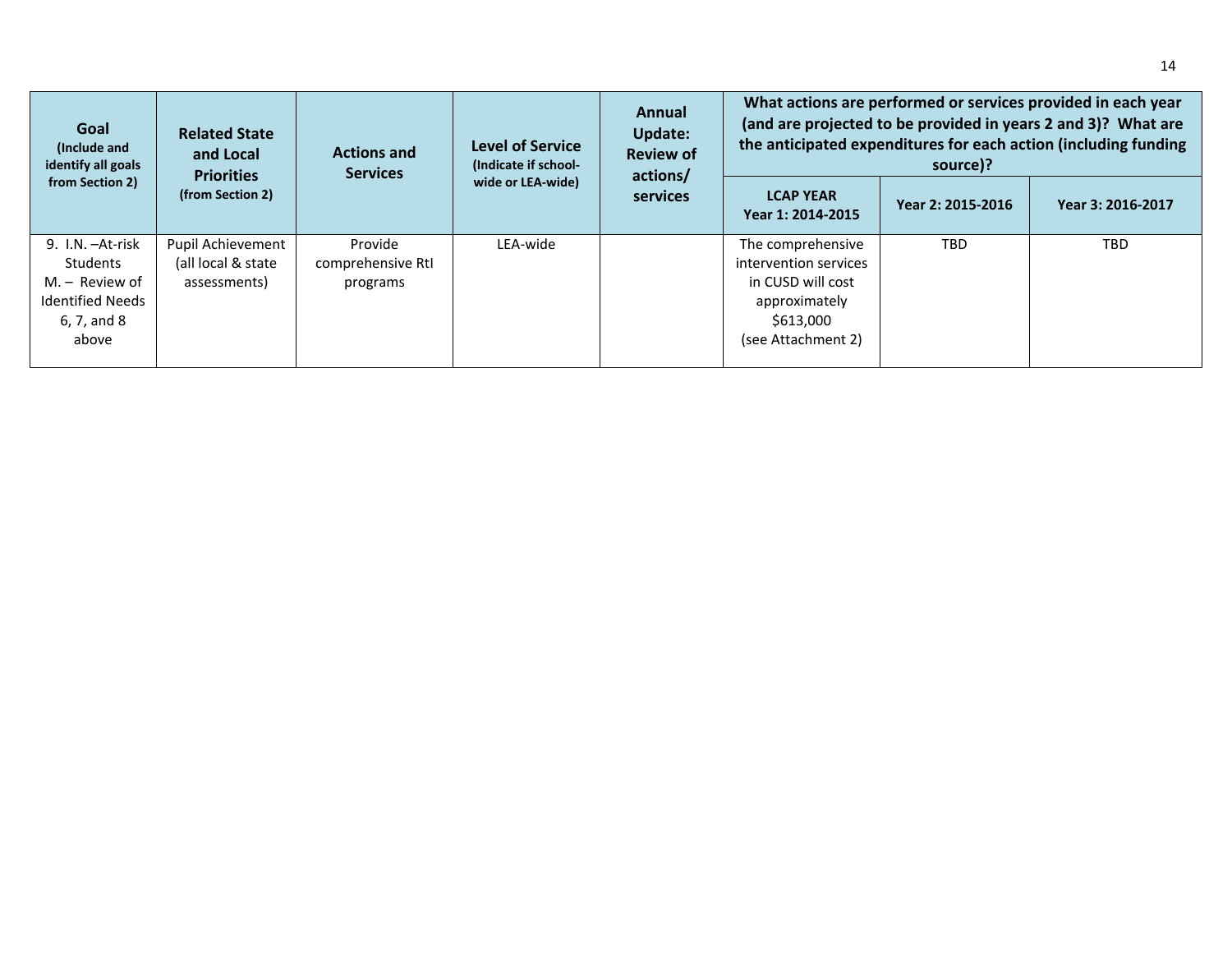B. Identify additional annual actions, and the LEA may include any services that support these actions, above what is provided for all pupils that will serve low-income, English learner, and/or foster youth pupils as defined in Education Code section 42238.01 and pupils redesignated as fluent English proficient. The identified actions must include, but are not limited to, those actions that are to be performed to meet the targeted goals described in Section 2 for low‐income pupils, English learners, foster youth and/or pupils redesignated as fluent English proficient (e.g., not listed in Table 3A above). List and describe expenditures for each fiscal year implementing these actions, including where those expenditures can be found in the LEA's budget.

| Goal<br>(Include and                                       |                                                                         |                                       | <b>Level of Service</b><br>(Indicate if school-wide<br>or LEA-wide)                                                                                                                                          | Annual<br>Update:<br><b>Review of</b><br>actions/<br>services | What actions are performed or services provided in<br>each year (and are projected to be provided in years 2<br>and 3)? What are the anticipated expenditures for<br>each action (including funding source)? |                        |                        |  |
|------------------------------------------------------------|-------------------------------------------------------------------------|---------------------------------------|--------------------------------------------------------------------------------------------------------------------------------------------------------------------------------------------------------------|---------------------------------------------------------------|--------------------------------------------------------------------------------------------------------------------------------------------------------------------------------------------------------------|------------------------|------------------------|--|
| identify all<br>goals from<br>Section 2, if<br>applicable) | <b>Related State and</b><br><b>Local Priorities</b><br>(from Section 2) | <b>Actions and</b><br><b>Services</b> |                                                                                                                                                                                                              |                                                               | <b>LCAP YEAR</b><br><b>Year 1: 20XX-XX</b>                                                                                                                                                                   | <b>Year 2: 20XX-XX</b> | <b>Year 3: 20XX-XX</b> |  |
|                                                            |                                                                         | For low income<br>pupils:             | All students are<br>served through the<br>comprehensive RtI<br>programs across the<br>district. All the Goals<br>and Services<br>described above apply<br>for this student<br>subgroup.<br>See attachment 2. |                                                               |                                                                                                                                                                                                              |                        |                        |  |
|                                                            |                                                                         | For English learners:                 | All students are<br>served through the<br>comprehensive RtI<br>programs across the<br>district. All the Goals<br>and Services<br>described above apply<br>for this student<br>subgroup.<br>See attachment 2. |                                                               |                                                                                                                                                                                                              |                        |                        |  |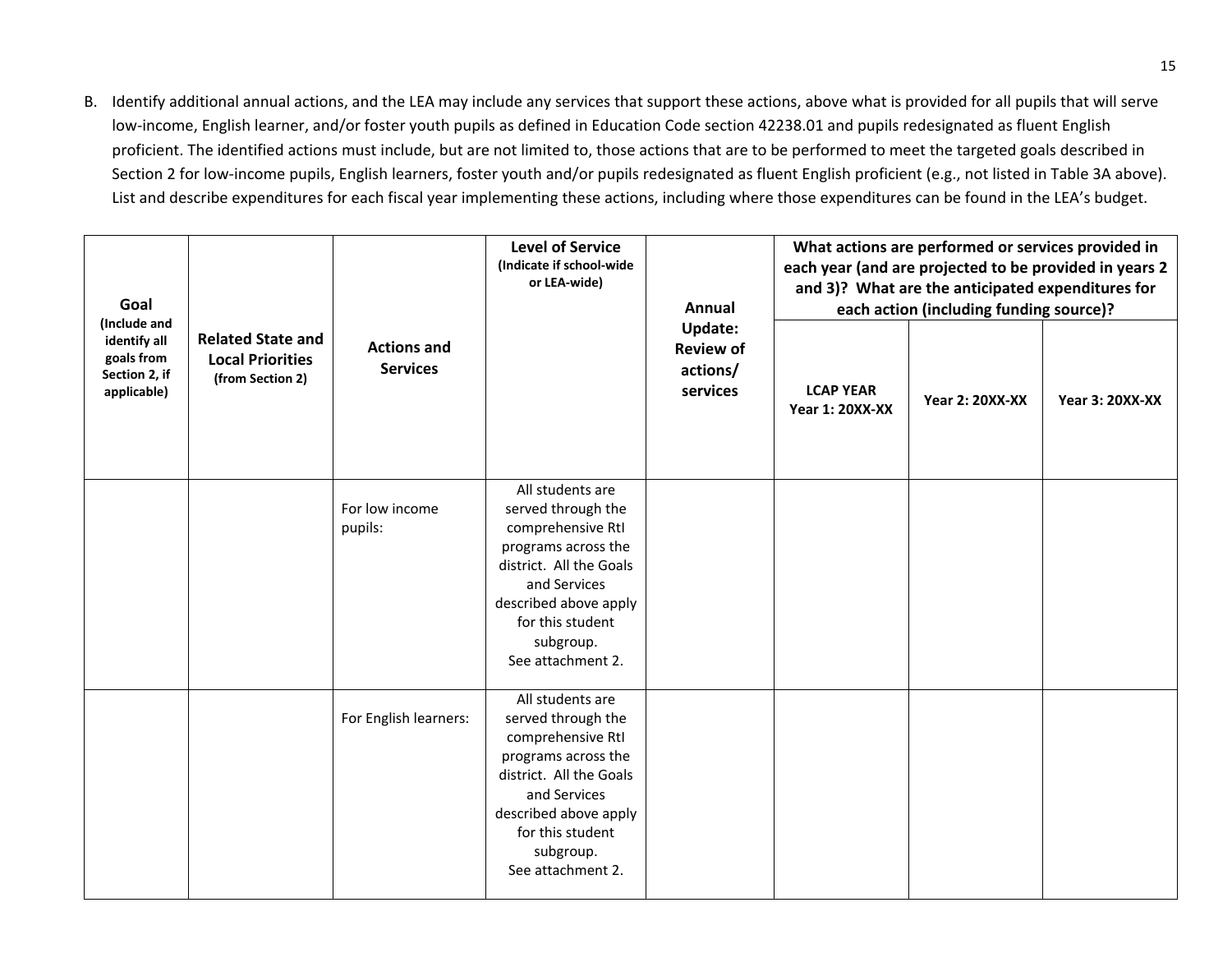| Goal                                                                       |                                                                         |                                                          | <b>Level of Service</b><br>(Indicate if school-wide<br>or LEA-wide)                                                                                                                                          | <b>Annual</b><br>Update:<br><b>Review of</b><br>actions/<br>services | What actions are performed or services provided in<br>each year (and are projected to be provided in years 2<br>and 3)? What are the anticipated expenditures for<br>each action (including funding source)? |                        |                        |  |
|----------------------------------------------------------------------------|-------------------------------------------------------------------------|----------------------------------------------------------|--------------------------------------------------------------------------------------------------------------------------------------------------------------------------------------------------------------|----------------------------------------------------------------------|--------------------------------------------------------------------------------------------------------------------------------------------------------------------------------------------------------------|------------------------|------------------------|--|
| (Include and<br>identify all<br>goals from<br>Section 2, if<br>applicable) | <b>Related State and</b><br><b>Local Priorities</b><br>(from Section 2) | <b>Actions and</b><br><b>Services</b>                    |                                                                                                                                                                                                              |                                                                      | <b>LCAP YEAR</b><br><b>Year 1: 20XX-XX</b>                                                                                                                                                                   | <b>Year 2: 20XX-XX</b> | <b>Year 3: 20XX-XX</b> |  |
|                                                                            |                                                                         | For foster youth:                                        | All students are<br>served through the<br>comprehensive RtI<br>programs across the<br>district. All the Goals<br>and Services<br>described above apply<br>for this student<br>subgroup.<br>See attachment 2. |                                                                      |                                                                                                                                                                                                              |                        |                        |  |
|                                                                            |                                                                         | For redesignated<br>fluent English<br>proficient pupils: | All students are<br>served through the<br>comprehensive RtI<br>programs across the<br>district. All the Goals<br>and Services<br>described above apply<br>for this student<br>subgroup.<br>See attachment 2. |                                                                      |                                                                                                                                                                                                              |                        |                        |  |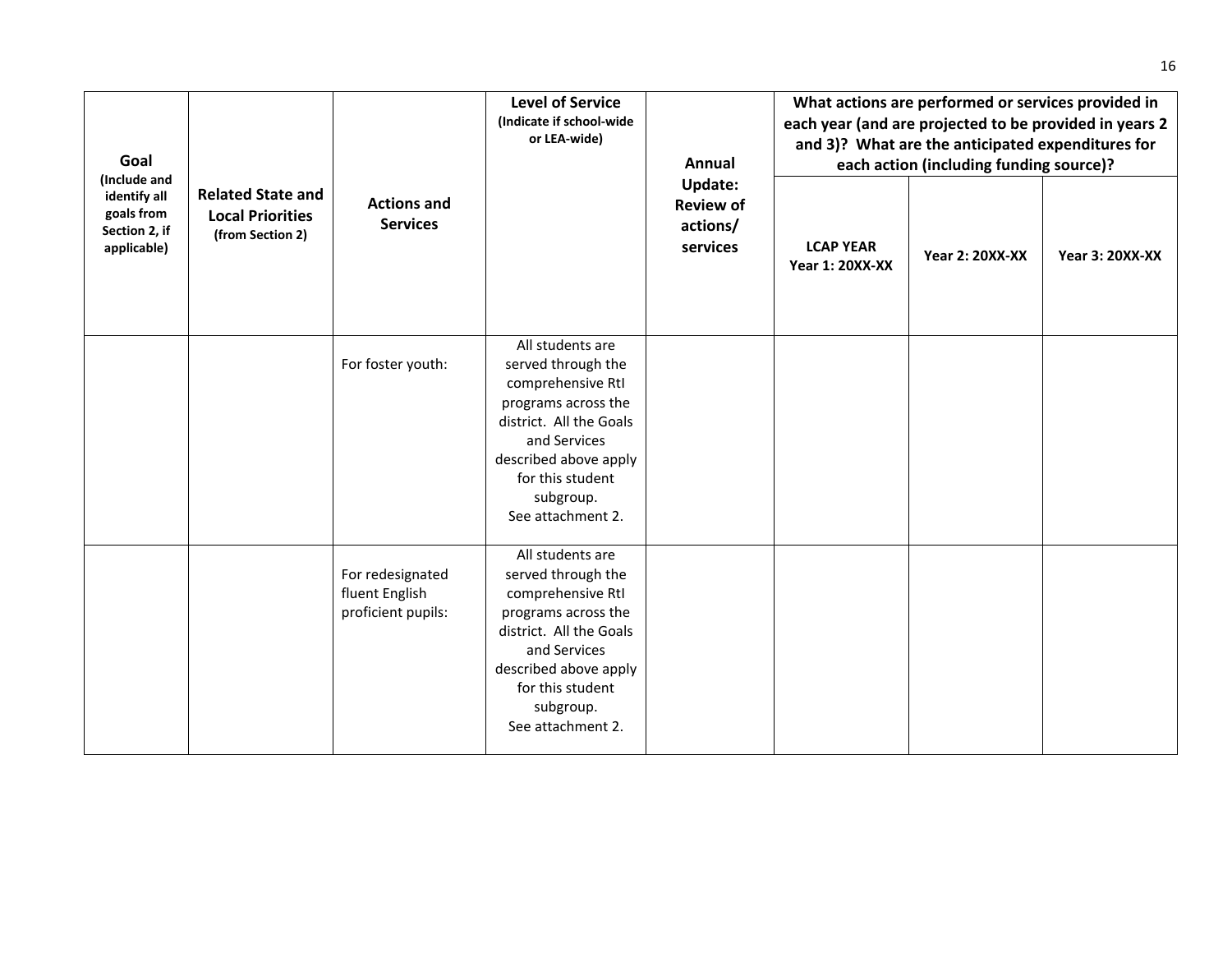C. Describe the LEA's increase in funds in the LCAP year calculated on the basis of the number and concentration of low income, foster youth, and English learner pupils as determined pursuant to 5 CCR 15496(a)(5). Describe how the LEA is expending these funds in the LCAP year. Include <sup>a</sup> description of, and justification for, the use of any funds in <sup>a</sup> districtwide, schoolwide, countywide, or charterwide manner as specified in 5 CCR 15496. For school districts with below 55 percent of enrollment of unduplicated pupils in the district or below 40 percent of enrollment of unduplicated pupils at <sup>a</sup> school site in the LCAP year, when using supplemental and concentration funds in <sup>a</sup> districtwide or schoolwide manner, the school district must additionally describe how the services provided are the most effective use of funds to meet the district's goals for unduplicated pupils in the state priority areas. (See 5 CCR 15496(b) for guidance.)

As a Basic Aid district, we receive no new funds. We are required to spend at least as much on our services/interventions for LCAP subgroups as we did in 2013‐14. CUSD will spend in excess of the \$613,000 we allocated for our comprehensive <sup>K</sup>‐<sup>12</sup> RtI intervention services in the 2013‐<sup>14</sup> school year. If we were funded via LCFF, we would have received \$596,222.

D. Consistent with the requirements of 5 CCR 15496, demonstrate how the services provided in the LCAP year for low income pupils, foster youth, and English learners provide for increased or improved services for these pupils in proportion to the increase in funding provided for such pupils in that year as calculated pursuant to 5 CCR 15496(a)(7). Identify the percentage by which services for unduplicated pupils must be increased or improved as compared to the services provided to all pupils in the LCAP year as calculated pursuant to 5 CCR 15496(a). An LEA shall describe how the proportionality percentage is met using <sup>a</sup> quantitative and/or qualitative description of the increased and/or improved services for unduplicated pupils as compared to the services provided to all pupils.

See comment in C above. The Minimum Proportionality Percentage for CUSD for 2014‐<sup>15</sup> is 4.03%. We anticipate spending \$644, 465 for our intervention services for 2014‐15.

# NOTE: Authority cited: Sections 42238.07 and 52064, Education Code. Reference: Sections 2574, 2575, 42238.01, 42238.02, 42238.03, 42238.07, 47605, 47605.5, 47606.5, 48926, 52052, 52060-52077, and 64001, Education Code; 20 U.S.C. Section 6312.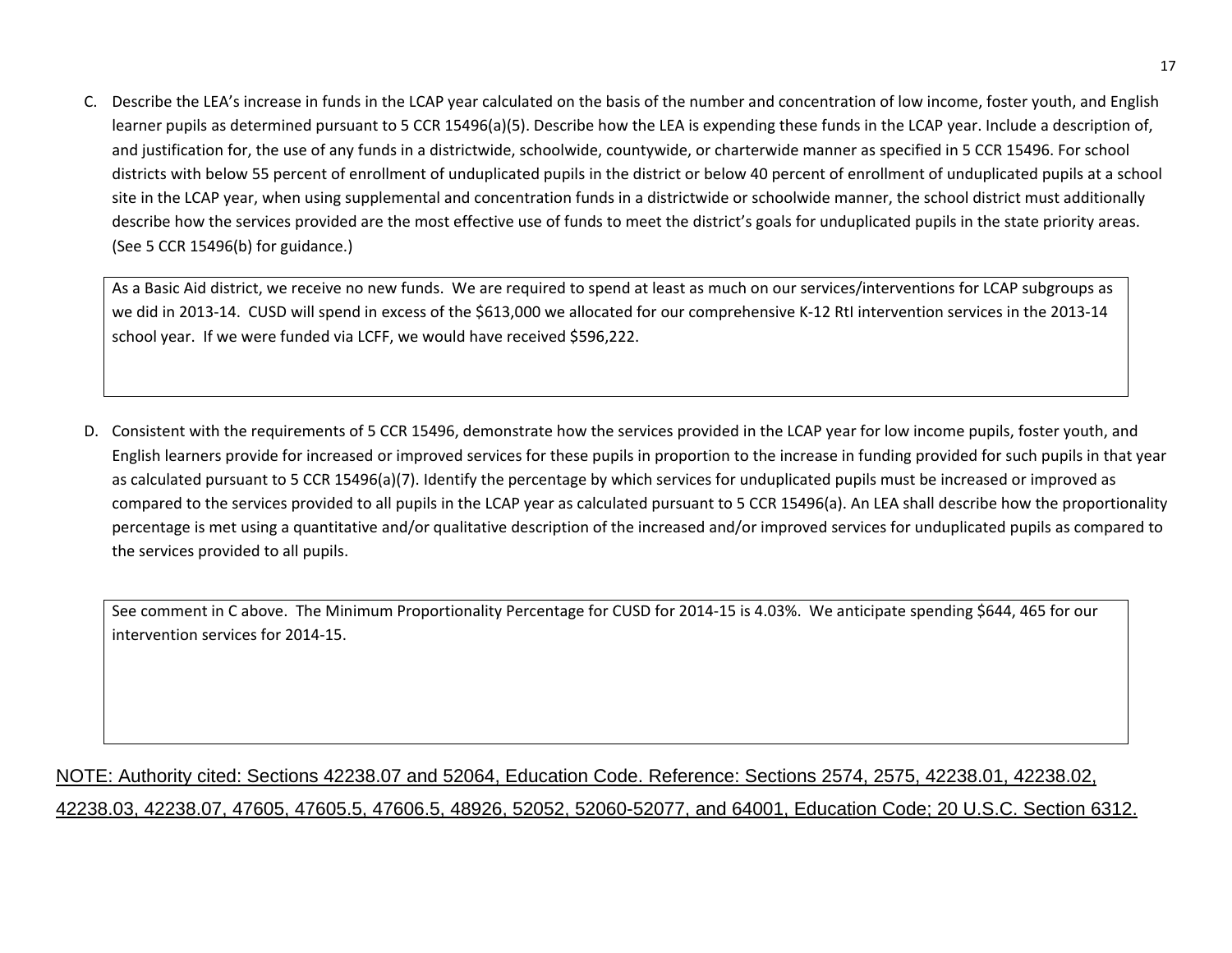# Carmel Unified School District Documenting the Process of Stakeholder Engagement

| STATE PRIORITIES BY CLUSTER                   |                                  |                                |  |  |  |  |
|-----------------------------------------------|----------------------------------|--------------------------------|--|--|--|--|
| <b>Cluster A: Conditions of Learning</b>      | <b>Cluster B: Pupil Outcomes</b> | Cluster C: Engagement          |  |  |  |  |
| Priority 1: Fully credentialed teachers       | Priority 4: Pupil achievement    | Priority 3: Parent involvement |  |  |  |  |
| Priority 2: Implementation of State Standards | Priority 8: Other pupil outcomes | Priority 5: School attendance  |  |  |  |  |
| Priority 7: Course access                     |                                  | Priority 6: School climate     |  |  |  |  |
| Priority 9: Expelled pupils (COE only)        |                                  |                                |  |  |  |  |
| Priority 10: Foster youth (COE only)          |                                  |                                |  |  |  |  |

| Date / Site    | Stakeholder Group(s)<br>in Attendance | Date Reviewed/Issues<br><b>Discussed</b>                        | <b>State</b><br><b>Priorities</b> | <b>Stakeholder Feedback</b>                                                                                                                                                                                                                                                                                                                                                                                                                            | Impact on<br>Student<br>Achievement                                         |
|----------------|---------------------------------------|-----------------------------------------------------------------|-----------------------------------|--------------------------------------------------------------------------------------------------------------------------------------------------------------------------------------------------------------------------------------------------------------------------------------------------------------------------------------------------------------------------------------------------------------------------------------------------------|-----------------------------------------------------------------------------|
| Captain Cooper | <b>ELAC</b>                           | January 16, 2014/Student<br>Performance & Site<br>Interventions | 3,4,5                             | Students should read to parents orally.<br>$\bullet$<br>Apple Pie: EL Parents with students at Apple Pie<br>$\bullet$<br>preschool asked to have communications sent<br>home in English and Spanish, and asked about<br>how to communicate with Apple Pie teachers in<br>Spanish. Spanish translations are already being<br>provided<br>Wanted to be assured that parents would still<br>$\bullet$<br>be involved in the decision making at the school | Indirect, but<br>parent<br>satisfaction<br>with efforts will<br>be surveyed |
|                | <b>SSC</b>                            | February 27, 2014                                               |                                   | No feedback to impact LCAP<br>$\bullet$                                                                                                                                                                                                                                                                                                                                                                                                                |                                                                             |
|                | <b>Faculty Meeting</b>                | February 14, 2014                                               |                                   | No feedback to impact LCAP<br>$\bullet$                                                                                                                                                                                                                                                                                                                                                                                                                |                                                                             |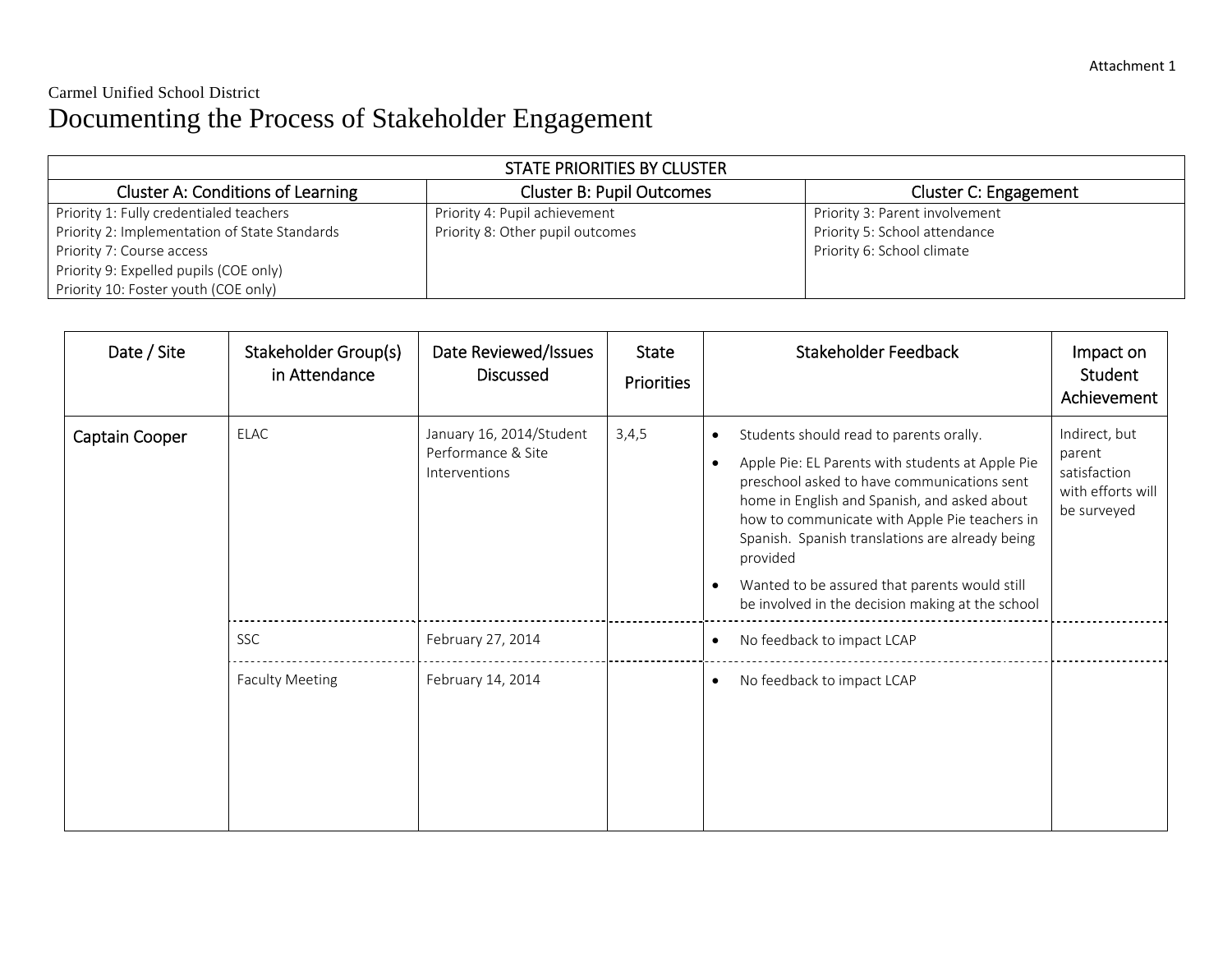#### Attachment 1

| <b>Tularcitos</b>    | <b>ELAC</b>            | January 16, 2014/Student<br>Performance & Site<br>Interventions  | 4,3           | Parent education classes, specifically,<br>recommendations for home routines that will<br>help promote student understanding                                                                                   | Indirect,<br>but parent<br>satisfaction<br>with<br>efforts will<br>be<br>surveyed |
|----------------------|------------------------|------------------------------------------------------------------|---------------|----------------------------------------------------------------------------------------------------------------------------------------------------------------------------------------------------------------|-----------------------------------------------------------------------------------|
|                      | PTO/SSC                | March 5, 2014                                                    | 3, 6          | EL Parent Rep to PTO/SSC to promote<br>cooperative efforts and EL enfranchisement<br>Include EL parents in specific ways at school<br>$\bullet$<br>community functions such as Fall Festival, etc.             |                                                                                   |
|                      | <b>Faculty Meeting</b> | April 30, 2014                                                   |               | No feedback to impact LCAP                                                                                                                                                                                     |                                                                                   |
| River                | PTA<br><b>SSC</b>      | January 30, 2014/Student<br>Performance & Site<br>Interventions  | 4,3<br>2<br>4 | Focus on ideas/practices that strengthen the<br>home-school connection<br>Adjust interventions to new academic demands<br>such as conceptual math & writing to explain<br>Open math tutorials to $1st$ graders | Improved math<br>intervention for<br>$1st$ grade<br>students                      |
|                      | <b>Faculty Meeting</b> | February 27, 2014                                                |               | No feedback to impact LCAP<br>$\bullet$                                                                                                                                                                        |                                                                                   |
| <b>Carmel Middle</b> | PTA<br><b>SSC</b>      | February 5, 2014/ Student<br>Performance & Site<br>Interventions | 3<br>4,6,8    | Support for families where student is struggling<br>$9th$ grade peer mentor to help/ encourage/<br>$\bullet$<br>empower CMS students with learning<br>challenges, i.e., CHS FEP helping EL at CMS              |                                                                                   |
|                      | <b>DELAC</b>           | February 5, 2014/Student<br>Performance & Site<br>Interventions  | 4,6           | Very appreciative of all CUSD does for students.<br>Only request was for a late bus so EL students<br>can participate in after school tutoring or<br>athletics                                                 | CUSD is<br>exploring late<br>bus possibility                                      |
|                      | <b>Faculty Meeting</b> | March 6, 2014                                                    |               | No feedback to impact LCAP                                                                                                                                                                                     |                                                                                   |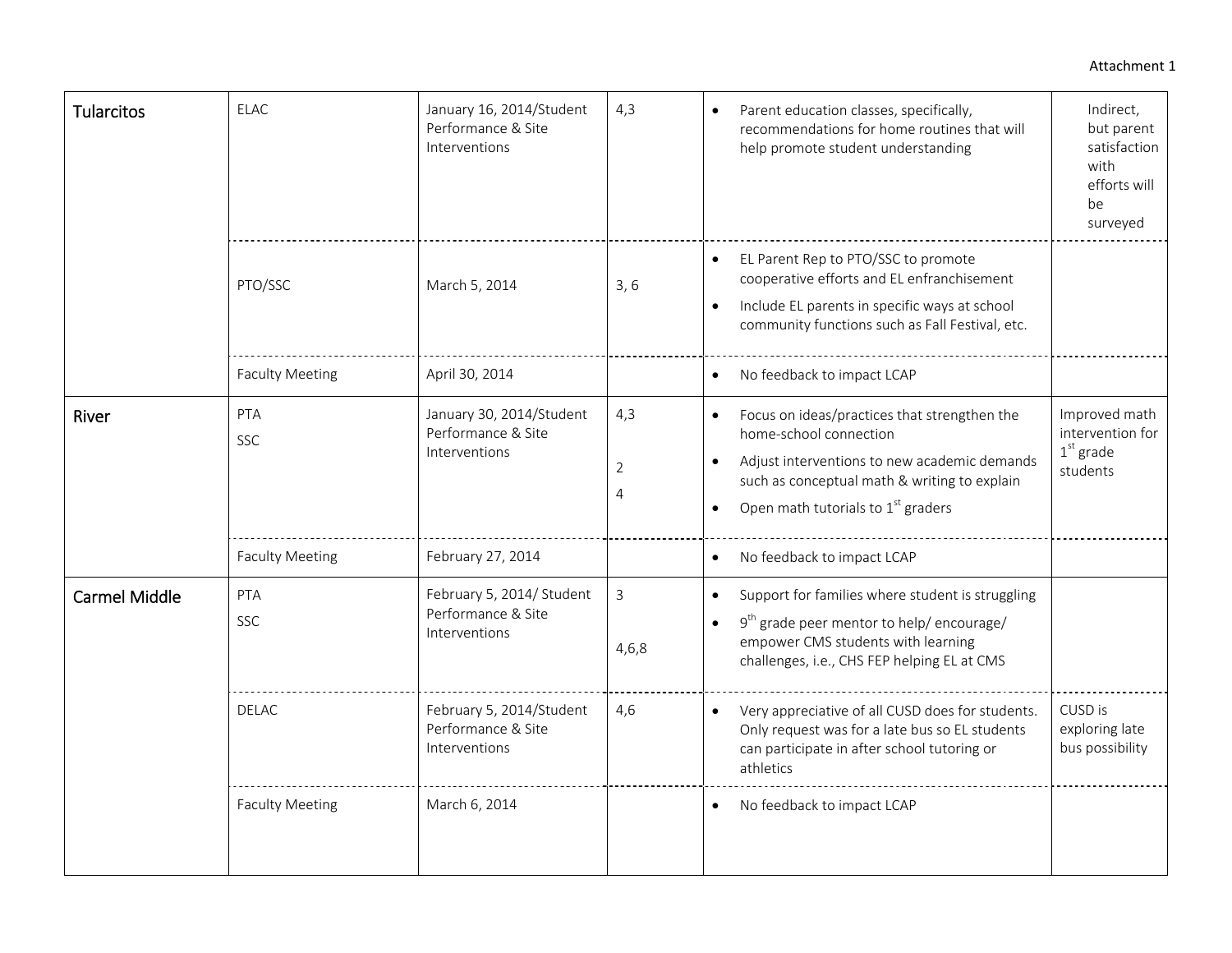#### Attachment 1

| Carmel High        | <b>PTA</b><br><b>SSC</b>                | February 6,2014/ Student<br>Performance & Site<br>Interventions  | N/A           | No specific suggestions from CHS PTA/SSC<br>members. Very appreciative of new SAT/ACT<br>test prep via The Princeton Review                                                                                                                                                                          |
|--------------------|-----------------------------------------|------------------------------------------------------------------|---------------|------------------------------------------------------------------------------------------------------------------------------------------------------------------------------------------------------------------------------------------------------------------------------------------------------|
|                    | <b>DELAC</b>                            | February 5, 2014/ Student<br>Performance & Site<br>Interventions | 4,6           | CUSD is<br>Very appreciative of all CUSD does for students.<br>Only request was for a late bus so EL students<br>exploring late<br>bus possibility<br>can participate in after school tutoring or<br>athletics                                                                                       |
|                    | <b>Faculty Meeting</b>                  | April 3, 2014                                                    |               | "Grit"<br>$\bullet$                                                                                                                                                                                                                                                                                  |
| Carmel Valley High | School Site Council and site<br>faculty | January 23, 2014/ Student<br>Performance & Site<br>Interventions | 4,3<br>8<br>8 | Provide laptops for students without technology<br>at home<br>Career interest inventory to help students<br>explore career areas<br>Personal finance training for all CVHS students.<br>Staff responded that these topics are covered in<br>Consumer Math, but not all students take this<br>course. |
|                    | <b>Faculty Meeting</b>                  | January 23, 2014                                                 |               | See above                                                                                                                                                                                                                                                                                            |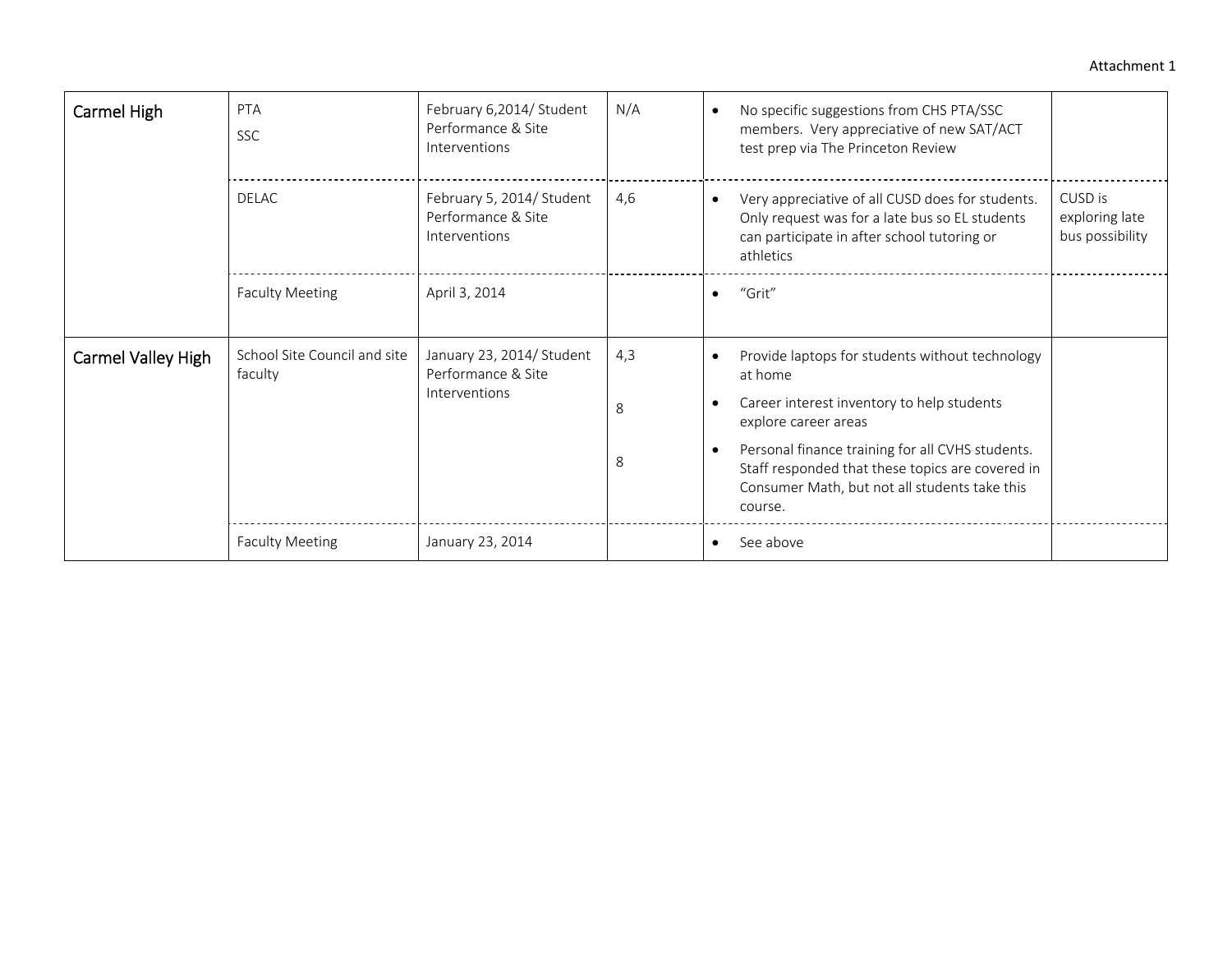# Local Control Accountability Plan (LCAP) CUSD Services Arranged by the 8 State Priorities

- 0 This outline follows the 8 State Priorities
- 0 Detail under each area reflects current district practice

#### **1. Basic Services**

- All teachers will be appropriately assigned and credentialed
- 0 All facilities will be maintained in good repair
- $\bullet$ All students will have sufficient instructional materials

#### **2. Implementation of State Academic and Performance Standards**

- $\bullet$  The district will implement the Common Core Standards and Next Generation ELD Standards
	- o Professional Development and Curriculum Development time will be provided to fully understand and implement these standards
	- o Common Core coaches will be provided at all sites for math and ELA
	- oSchool site RtI teams monitor student progress of these standards; interventions will be provided for students struggling to meet standards
- The district will implement new CCSS aligned Math Adoptions for grades 6‐12 (K‐5 already in place)
	- o Professional Development will be provided for these adoptions
- All English Learners will receive English Language Development instruction and support based on CELDT performance level
	- o Next Generation ELD Standards will be implemented
	- oELD teachers will collaborate with general education teachers to differentiate instruction in order to help EL access our core program
	- oAdditional site specific interventions (System 44, Read 180, elementary reading interventions)
	- oBefore and after school support programs are designed to assist students with skill development and content understanding
	- o Support classes during the school day will be provided to assist ELs (elementary: pull out ELD, reading, and math support / CMS: ELD Support, EL Push‐In Support, Strategic Writing, Intensive Writing / CHS: Strategies, AVID, CAHSEE Support)
	- o Cachagua/Apple Pie preschool for EL
- Technology integration will be utilized for teaching and learning
	- oTechnology goals are identified for each grade level or content area
	- oTechnology Summer Institutes are provided annually for all teachers
	- oTechnology coaching support is provided at each site through <sup>a</sup> district technology coach and site technology assistants
	- o CUSD will provide students in grades 3‐12 with an electronic device for classroom use and at home as needed
- 0 • Students will maintain grade level proficiency in reading and math
	- o Reading intervention will be provided in grades 1‐12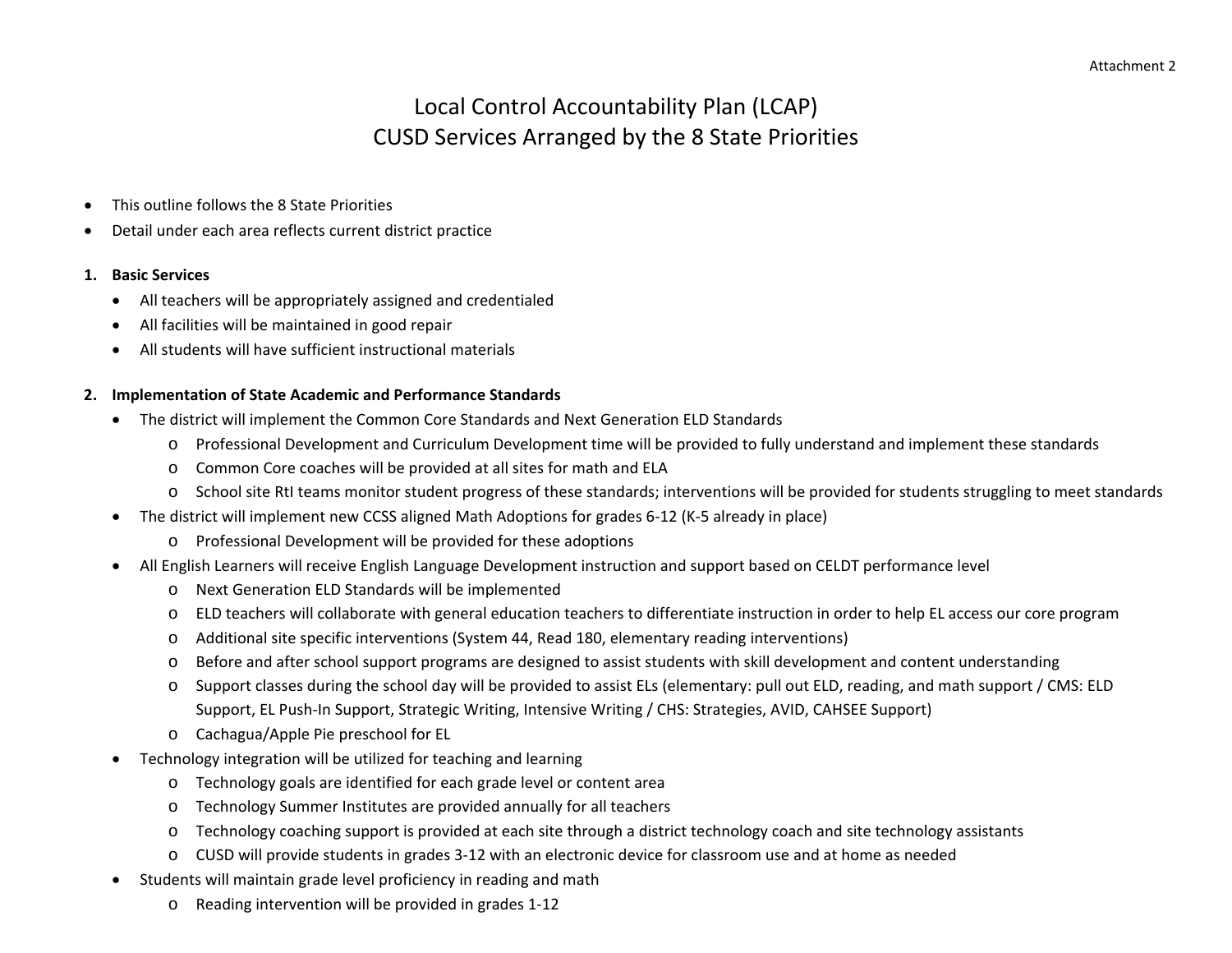Attachment 2

- $\blacksquare$ Classroom level differentiation
- $\blacksquare$ Additional Interventions:

| -Reading support  | -Imagine Learning |
|-------------------|-------------------|
| -Title I Literacy | -System 44        |
| -Push-In support  | -Read 180         |
| -Read Live        | -Co-teaching      |

- o Math interventions will be provided in grades 1‐12
	- Additional Interventions:

| -Classroom level differentiation                  | -Math 180             |  |  |  |
|---------------------------------------------------|-----------------------|--|--|--|
| -Math support class (secondary)                   | -iLearn               |  |  |  |
| -Office hours (CHS)                               | -After school support |  |  |  |
| -FASST Math                                       | -iPass Math           |  |  |  |
| -After school tutoring or HW support at all sites |                       |  |  |  |

CUSD will use the Professional Learning Community model as our routine approach for continuous improvement

#### **3. Parental Involvement**

- 0 Parents are annually informed of district, school, and classroom policies, procedures and expectations
- $\bullet$ Every two years <sup>a</sup> survey of parent satisfaction is distributed to all parents. Input is used to assist our continuous improvement efforts
- $\bullet$  CUSD will use representative parent committees to involve parents in decisions at schools and district to include:
	- o School Site Council (SSC), English Learner Advisory Committee (ELAC), Parent Teacher Association/Organization (PTA/PTO)
- $\bullet$  Each site will develop <sup>a</sup> parent support plan as needed to address topics such as:
	- o Parenting
	- oComputer/Communication Skills **Computer/Communication Skills o** Puberty Ed Info. for Parents
	- o Life Skills Training (Cachagua, Cooper, Carmel Middle)
	- o Elective Opportunities for Advanced Learners <sup>o</sup> Positive Solutions for Families
	- o
	- o College Information
- **4. Student Achievement**
	- e • Core program assessments
	- 0 District writing benchmarks
	- 0 • Interim SBAC math benchmarks (starting fall, 2014)
	- 0 DIBELS, SRA (reading), SMA (math)
	- 0 Class grades
- o Digital Citizenship
	-
- oInternet Safety
- 
- Drug/Alcohol Awareness <sup>o</sup> Writing Program Support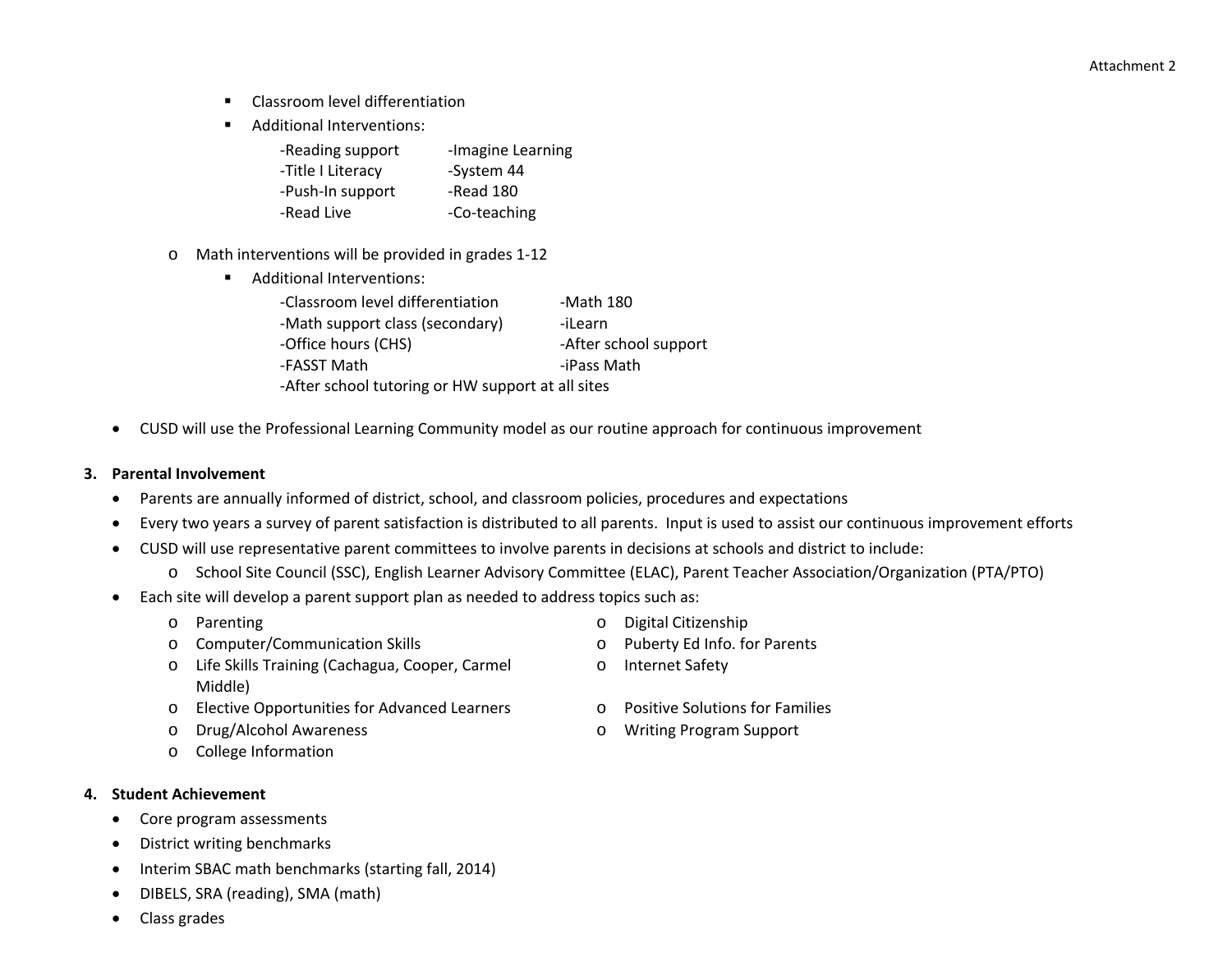- $\bullet$ • State Assessments
	- o SBAC (starting spring, 2015)
	- o High School Exit Exam
	- o CELDT
	- o Physical Fitness Testing
- $\bullet$ Dropout rate
- $\bullet$ **•** Graduation rate
- $\bullet$ Percent of EL students redesignated
- ٠ Percent of Special Education students meeting IEP Goals
- 0 • Percent of AP students passing AP tests
- 0 SAT/ACT performance goals
- c Academic Performance Index

### **5. Pupil Engagement**

- Create a wrap-around student support approach to address the needs of the "whole child"
	- o Provide academic, social‐emotional, and crisis counseling at all levels
	- oProvide adequate site staffing: teachers, instructional aides, counselors, community liaisons, administrators
	- o Explore and pilot student support models to improve students' academic achievement and also address needs beyond academics that impact learning
- 0 Develop expanded opportunities for students at/above grade level to encourage continued growth.
	- o Differentiated Instruction
	- oElective Opportunities for Advanced Learners (elementary)
	- oCluster grouping at CMS
	- oHonors classes at CHS
	- oAdvanced Placement at CHS
	- oCTE Options
	- oCJSF
	- o1:1 Middle School World Language
	- o Leadership Programs
- c • Provide options for middle school and high school students who do not succeed in the regular program
	- oIndependent Study
	- oOpportunity classes at CMS
	- oStrategies classes at CHS
	- oCarmel Valley High School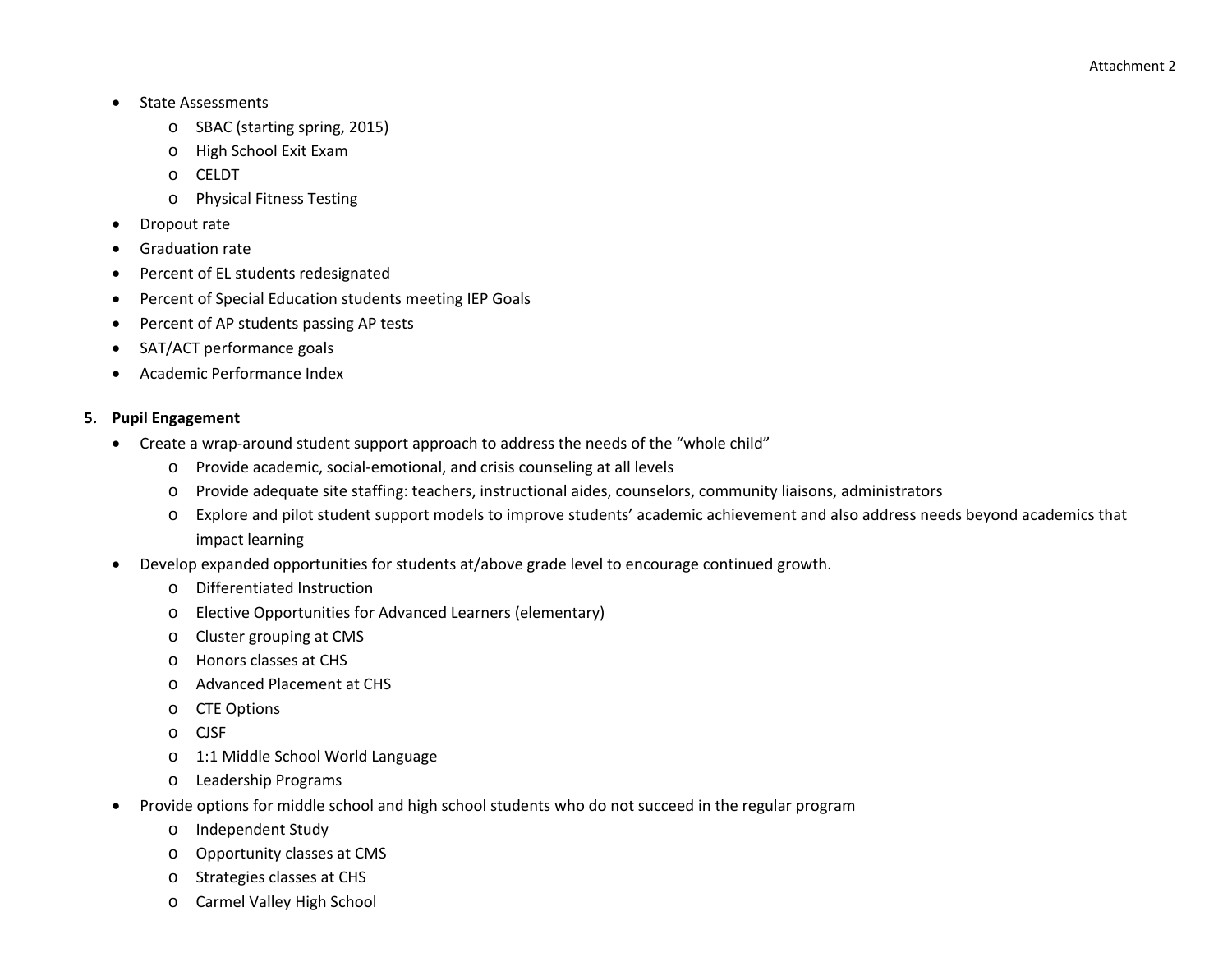- $\bullet$  Use strategies to help elementary and middle school students become excited about attending high school
	- o Develop curriculum and provide guidance lessons that focus on college/career planning culminating with an individual student plan for high school success and post‐secondary options.
		- Middle School Success, CJSF, Open House
		- CHS Freshman Focus, Link Crew,
		- $\blacksquare$  5<sup>th</sup> and 8<sup>th</sup> Grade Individual Student Transition Meetings

### **6. School Climate**

- 0 Minimize suspensions/expulsions
	- oIn‐school suspension program (possible expansion to CHS)
	- oUse Power Forward to reduce suspension terms
	- oVoluntary Random Drug Testing
	- oSaturday School
- $\bullet$ ● Promote a bully-free environment
	- o All schools will provide site‐specific programs (Challenge Day, Ohana Day, WeTip, Not In Our School, Weekly Gathering, Life Skills Training, Digital Citizenship, Unity Day, NCBI )
	- oSchool assemblies will address the importance of bully‐free environments
- $\bullet$ Each site will implement <sup>a</sup> Character Development program to include our Pillars of Character
- 0 Every site will emphasize safety as <sup>a</sup> clear priority
	- o Review/improve procedures as <sup>a</sup> result of annual safety reviews
	- oProvide annual training to all staff on safety procedures
	- oImplement Door Block system for Hostile Intruder protocol
	- o Conduct, review, and improve safety drills and emergency preparedness multiple times each year, to include an occasional full evacuation drill with support of local emergency agencies
	- o Personal safety in‐services
	- o Child safety workshops K‐5
- 0 Recruit, train, and develop the best employees for every staff position
- 0 Each site will recognize excellence among students and staff. The district will recognize both classified and certificated Employees of the Month
- c Drug/Alcohol Prevention
	- o Substance Abuse Prevention Counselor <sup>o</sup> ALOHA Program
	- o Life Skills Training
	- o Social Norms Campaign
	- oAlcoholEDU
	- o
- 
- o Annual Anti-Drinking and Driving Event
- o Voluntary Random Drug Testing Program
- <sup>o</sup> Random K9 Contraband Sweeps
- Sober Grad Night **Communist Communist Communist Communist Communist Communist Communist Communist Communist Communist Communist Communist Communist Communist Communist Communist Communist Communist Communist Communist Comm**